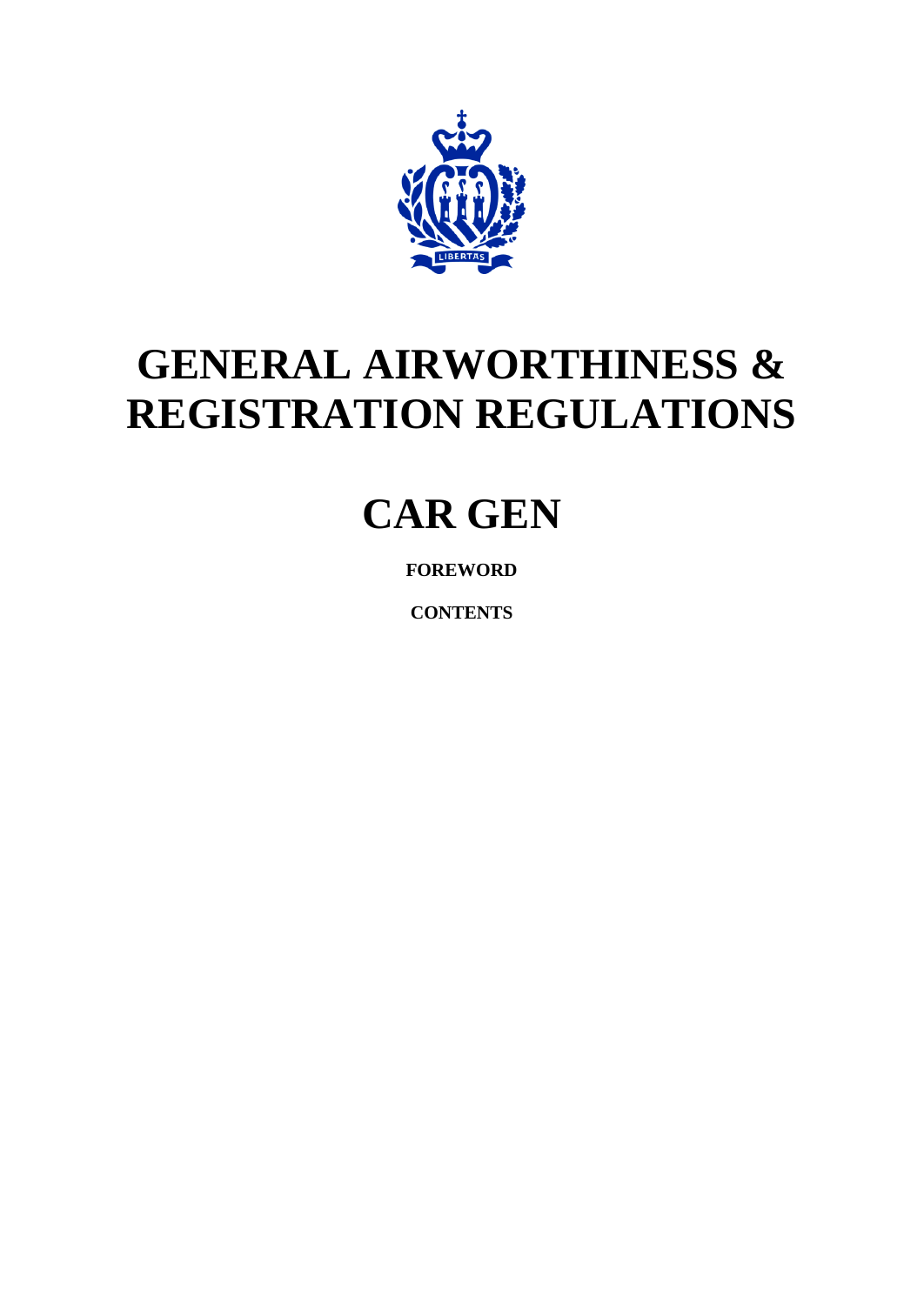

*This Page Intentionally Left Blank*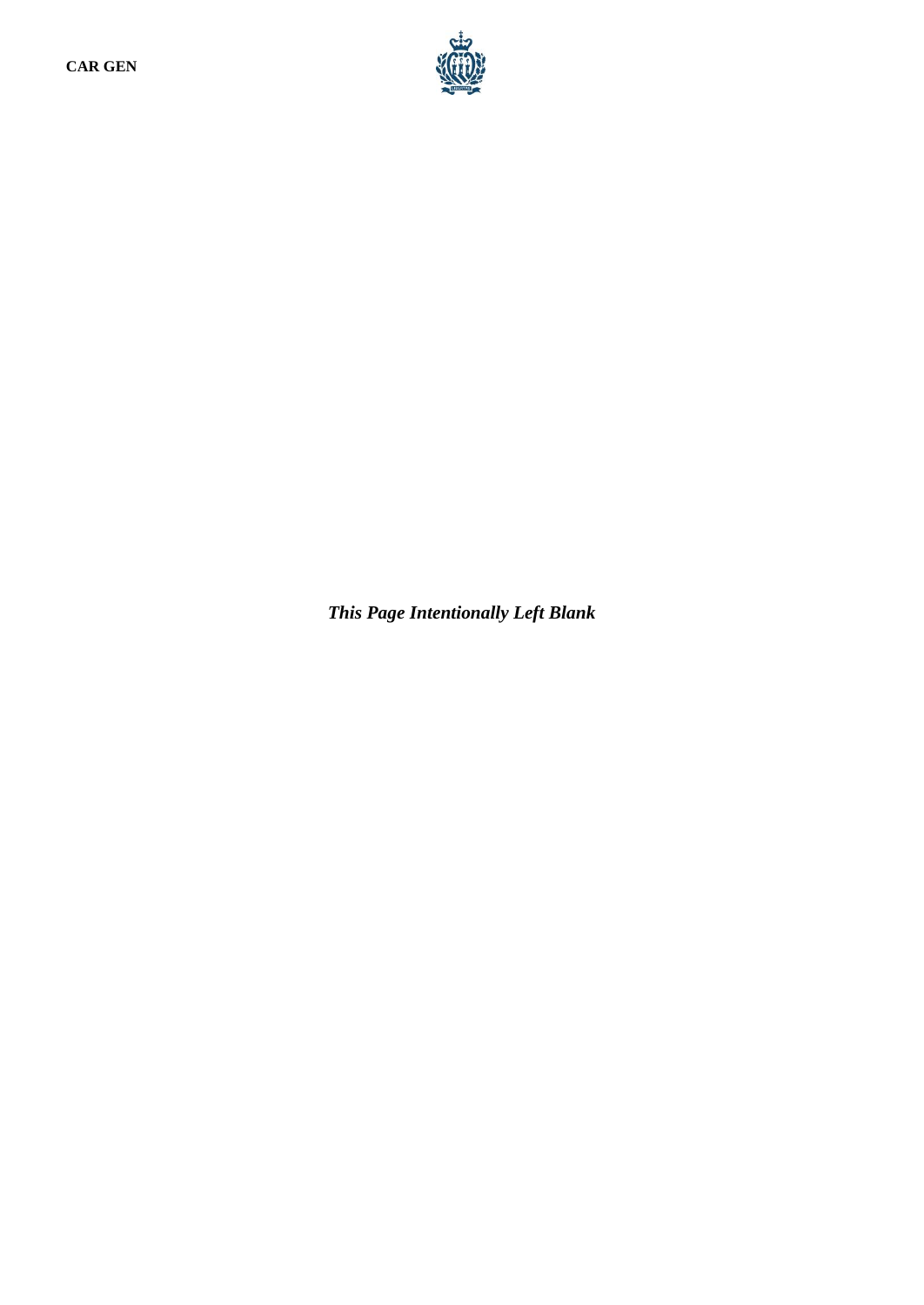

# **FOREWORD**

- <span id="page-2-0"></span>1. The Civil Aviation and Maritime Navigation Authority (L'Autorità per l'Aviazione Civile e la Navigazione Marittima) of the Republic of San Marino is known in these regulations as the "Authority"
- 2. CAR GEN addresses General Airworthiness and registration regulations not addressed in CAR AIR, CAR OPS 1/3, CAR 145 or CAR 21.
- 3. Airworthiness Regulations comprise the following;
	- (a) CAR GEN General Airworthiness & Registration
	- (b) CAR AIR Continuing Airworthiness (General Aviation)
	- (c) CAR 145 Approved Maintenance Organisations
	- (d) CAR 21 Certification of Aircraft
	- (e) CAR OPS 1/3, Subpart M Continuing Airworthiness (Commercial Air Transport)
- 4. The editing practices used in this document are as follows:
	- (a) 'Shall' is used to indicate a mandatory requirement.
	- (b) 'Should' is used to indicate a recommendation.
	- (c) 'May' is used to indicate discretion by the Authority, the industry or the applicant, as appropriate.
	- (d) 'Will' indicates a mandatory requirement.

*Note: The use of the male gender implies the female gender and vice versa.*

5. Paragraphs and sub-paragraphs with new, amended and corrected text will be enclosed within square brackets until a subsequent amendment is issued.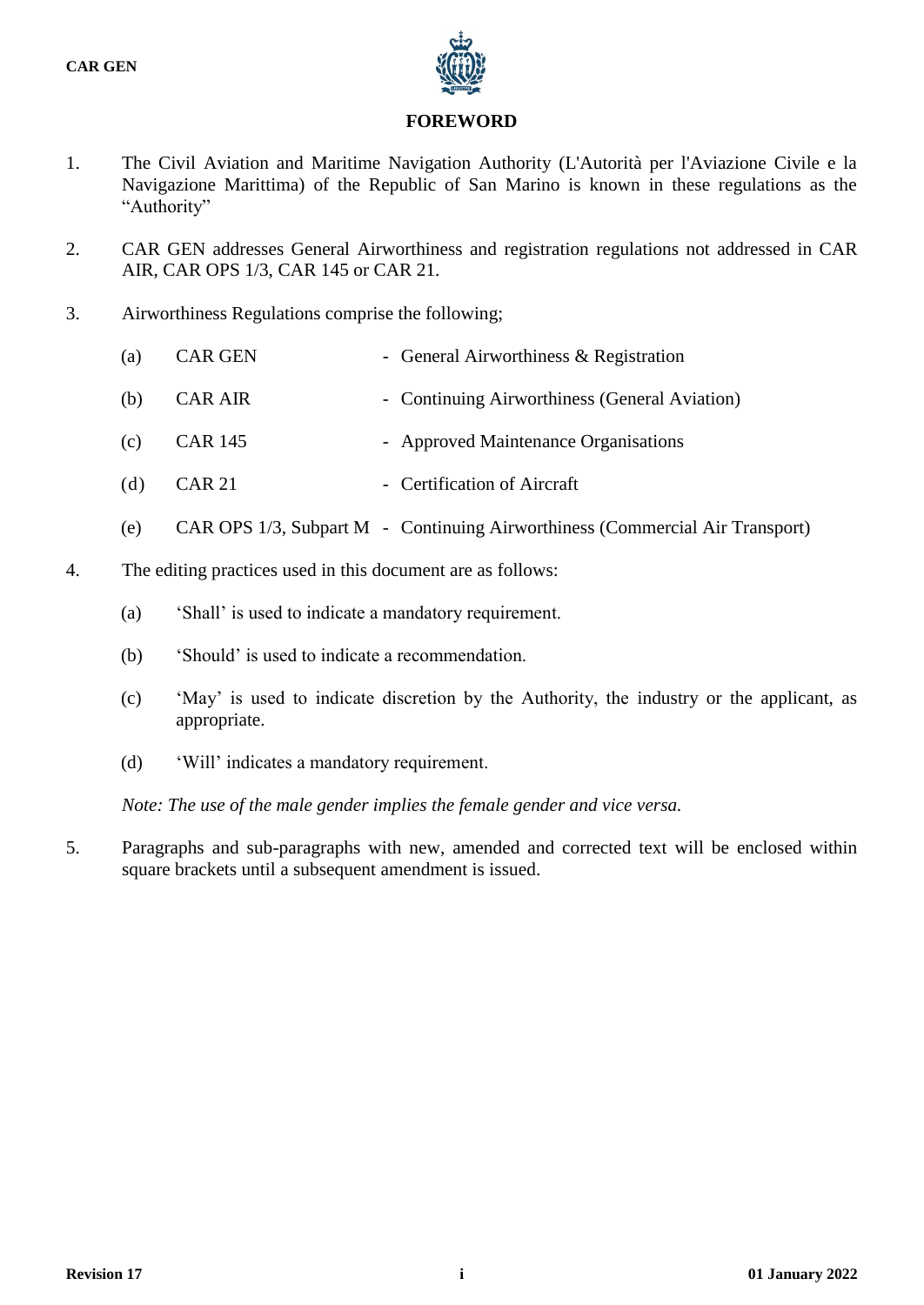

*This Page Intentionally Left Blank*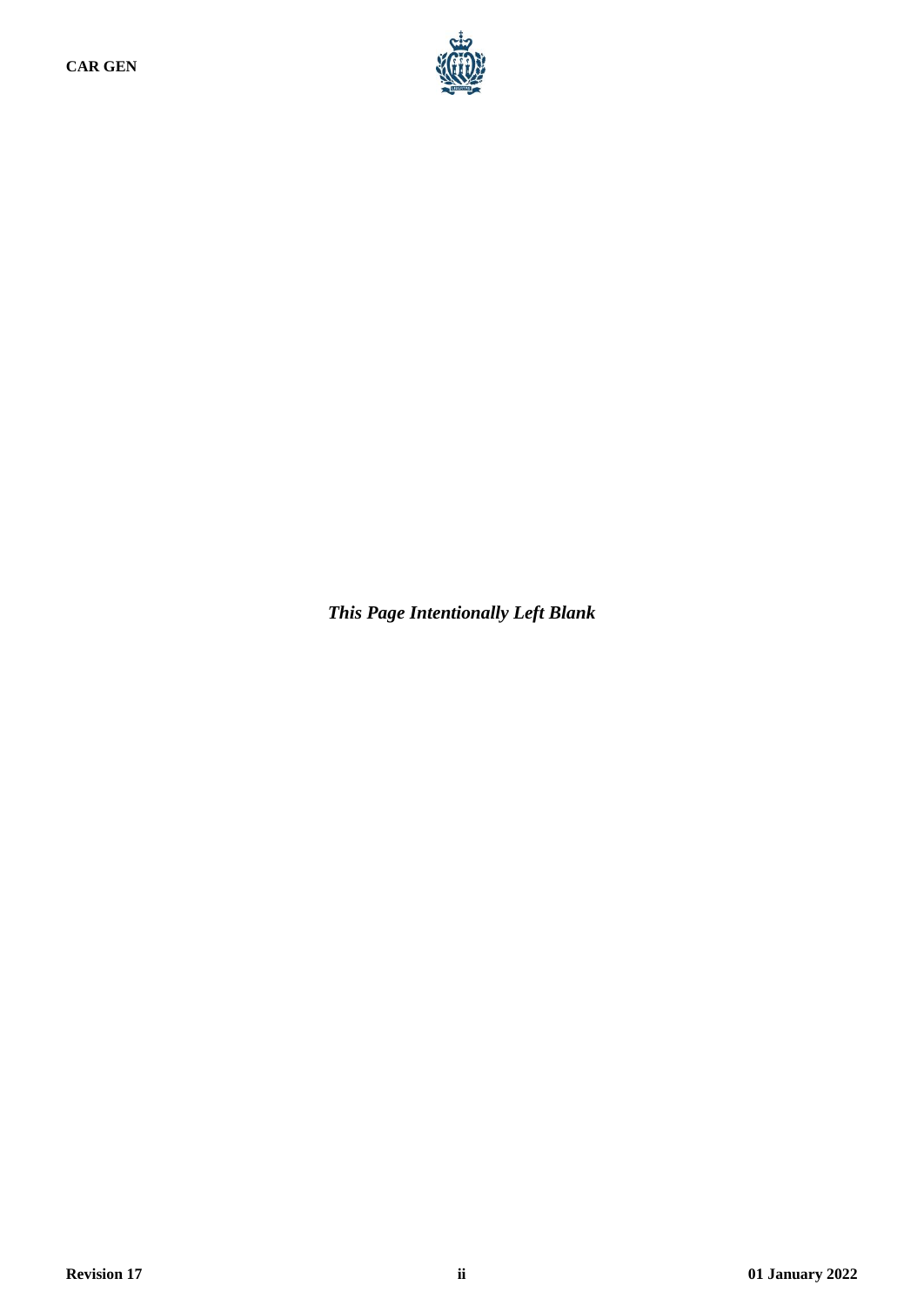

# **REVISION RECORD**

<span id="page-4-0"></span>

| <b>REVISION NO.</b>    | <b>EFFECTIVE DATE</b> | <b>ENTERED BY</b><br>(Hardcopy only) |
|------------------------|-----------------------|--------------------------------------|
| Initial Issue (Rev 00) | 01 March 2013         |                                      |
| 01                     | 01 July 2013          |                                      |
| 02                     | 01 December 2013      |                                      |
| 03                     | 01 February 2014      |                                      |
| 04                     | 15 August 2014        |                                      |
| 05                     | 15 October 2014       |                                      |
| 06                     | 01 October 2015       |                                      |
| 07                     | 01 November 2015      |                                      |
| 08                     | 01 February 2016      |                                      |
| 09                     | 01 May 2016           |                                      |
| 10                     | 01 January 2018       |                                      |
| 11                     | 01 July 2018          |                                      |
| 12                     | 01 January 2019       |                                      |
| 13                     | 01 July 2019          |                                      |
| 14                     | 01 January 2020       |                                      |
| 15                     | 01 January 2021       |                                      |
| 16                     | 01 July 2021          |                                      |
| 17                     | 01 January 2022       |                                      |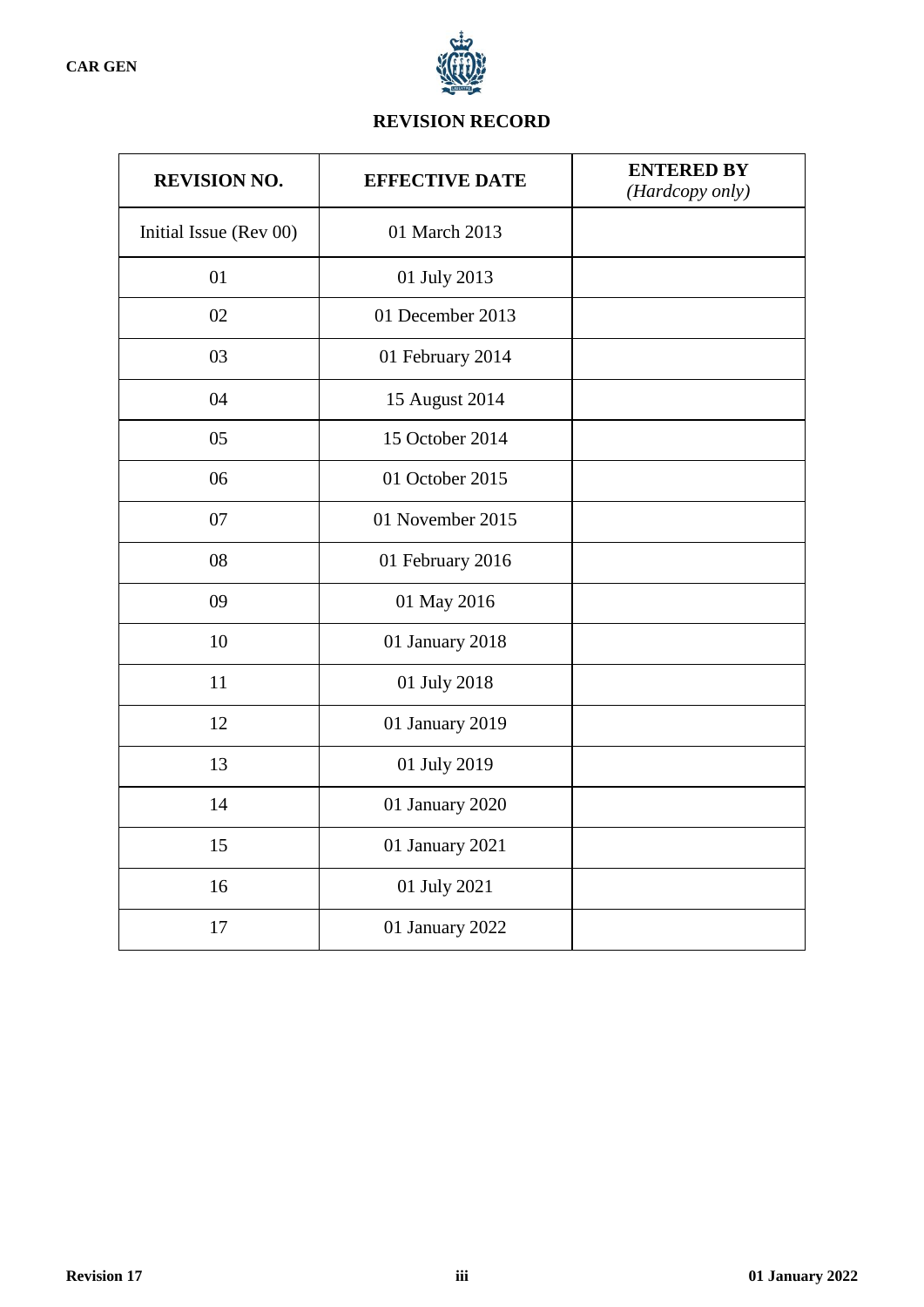#### <span id="page-5-0"></span>**CAR GEN**



# **LIST OF EFFECTIVE PAGES**

# **Subpart H**

H-1 01 Jan 20 H-2 01 Jan 20<br>H-3 01 Jan 20 01 Jan 20

H-4 01 Jan 20 H-5 01 Jan 20 H-6 01 Jan 20

**Subpart I**

I-1 01 Mar 13<br>I-2 01 Mar 13 01 Mar 13

| 11  | 01 Jan 22 |  |
|-----|-----------|--|
| iii | 01 Jan 22 |  |
| iv  | 01 Jan 22 |  |
| V   | 01 Jan 22 |  |
| vi  | 01 Jan 22 |  |
|     |           |  |

# **Subpart A**

i 01 Jan 22

| 01 Jul 21 |
|-----------|
| 01 Jul 21 |
| 01 Jul 21 |
| 01 Jul 21 |
|           |

# **Subpart B**

# **Appendices**

| $B-1$ 01 Jul 19 | App A-1 01 Mar 13 |
|-----------------|-------------------|
| $B-2$ 01 Jul 19 | App A-2 01 Mar 13 |

# **Subpart C**

| $\mathsf{C}\mathsf{L}\mathsf{I}$ | 01 Jan 20 |
|----------------------------------|-----------|
| $C-2$                            | 01 Jan 20 |
| $C-3$                            | 01 Jan 20 |
| $C-4$                            | 01 Jan 20 |

# **Subpart D**

| $D-1$ | 01 Jul 13 |  |
|-------|-----------|--|
| $D-2$ | 01 Jul 13 |  |

# **Subpart E**

| E-1   | 01 Jan 22 |  |
|-------|-----------|--|
| $E-2$ | 01 Jan 22 |  |

# **Subpart F**

| $F-1$ | 01 Mar 13 |  |
|-------|-----------|--|
| $F-2$ | 01 Mar 13 |  |

# **Subpart G**

| $G-1$ | 01 Jan 22 |
|-------|-----------|
| $G-2$ | 01 Jan 22 |
| $G-3$ | 01 Jan 22 |
| $G-4$ | 01 Jan 22 |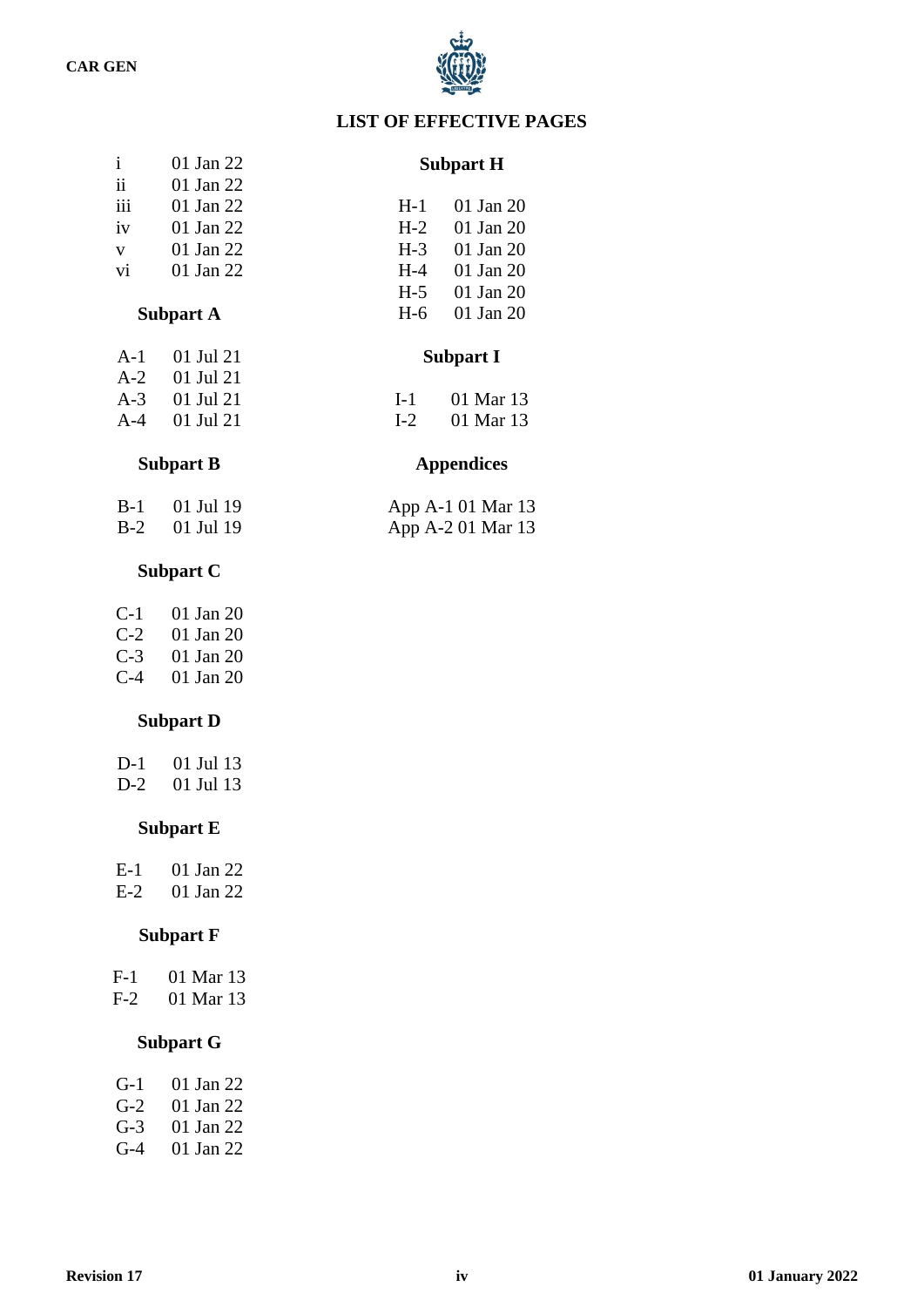

# **CONTENTS**

<span id="page-6-0"></span>

| Foreword         |                |
|------------------|----------------|
|                  |                |
|                  |                |
| <b>Contents</b>  |                |
| <b>SUBPART A</b> | <b>GENERAL</b> |
| <b>GEN.001</b>   |                |
| GEN.005          |                |
| GEN.010          |                |
| GEN.015          |                |
| GEN.020          |                |
| GEN.025          |                |
| GEN.030          |                |

# **SUBPART B MAINTENANCE**

| GEN.051 |  |
|---------|--|
| GEN.055 |  |
| GEN.057 |  |
| GEN.059 |  |

# **SUBPART C RELEASE TO SERVICE**

# SUBPART D AIRCRAFT OPERATING UNDER A PERMIT TO FLY

| GEN.151 |  |
|---------|--|
| GEN.153 |  |
| GEN.155 |  |

# SUBPART E [AIRWORTHINESS REVIEW

| GEN.161 |  |
|---------|--|
| GEN.163 |  |
| GEN.165 |  |

# **SUBPART F OCCURRENCE REPORTING**

| <b>GEN 181</b> | Applicability                  |  |
|----------------|--------------------------------|--|
| <b>GEN 183</b> | Notification of an occurrence. |  |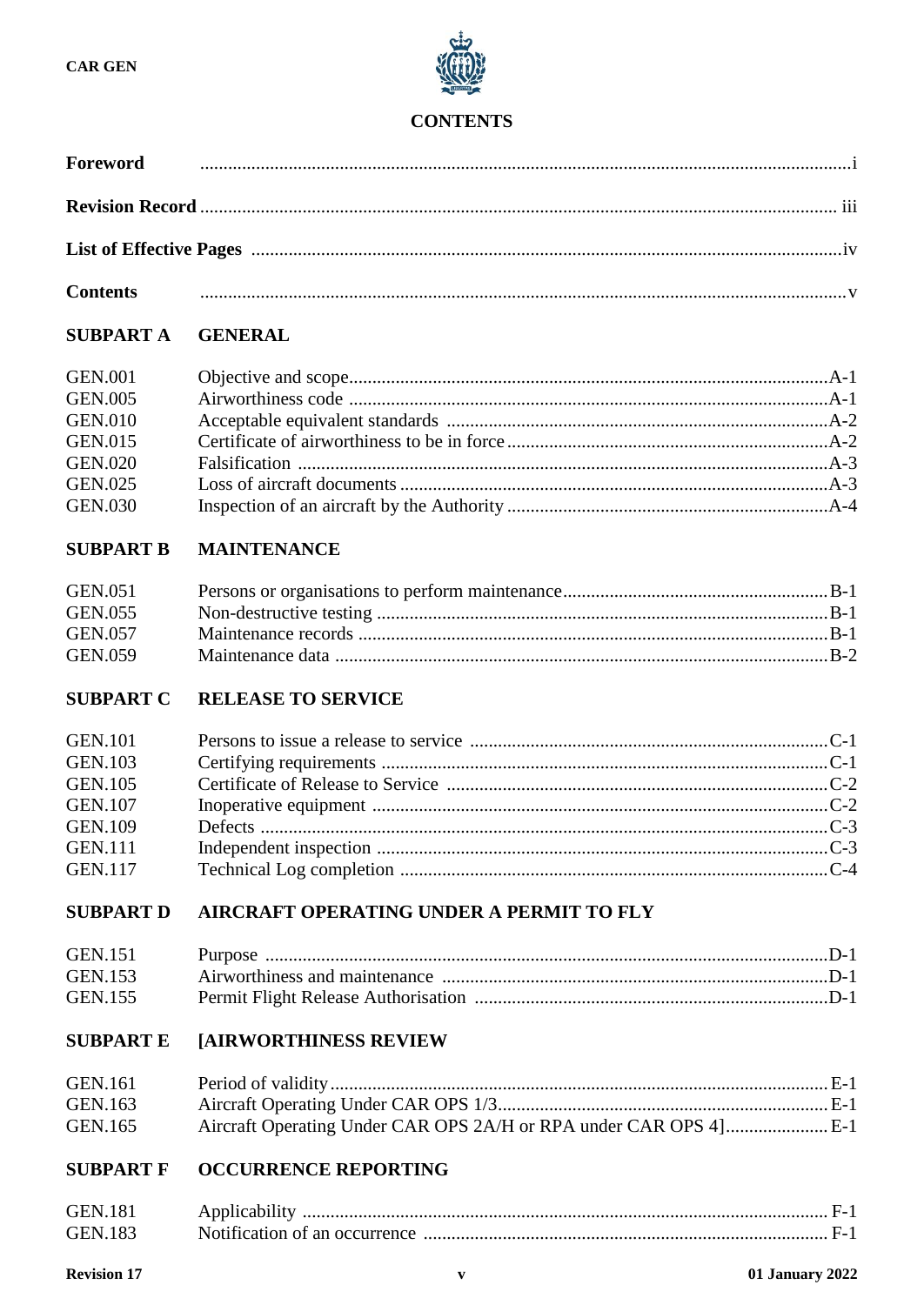# **CAR GEN**



| $\cap$ DN<br>UEN<br>$\alpha$ | vnes of<br>T occurrences |  |  |  |
|------------------------------|--------------------------|--|--|--|
|------------------------------|--------------------------|--|--|--|

# **SUBPART G [REGISTRATION OF AIRCRAFT](#page-24-0)**

| <b>GEN.200</b> |  |
|----------------|--|
| GEN.205        |  |
| GEN.210        |  |
| GEN.220        |  |

# **SUBPART H [NATIONALITY AND REGISTRATION MARKS](#page-28-0)**

| <b>GEN.245</b> |  |
|----------------|--|
| <b>GEN.250</b> |  |
| GEN.255        |  |
| GEN.260        |  |
| GEN.265        |  |
| <b>GEN.270</b> |  |

# **SUBPART I [RADIO STATION LICENCE](#page-34-0)**

| <b>GEN.400</b> |                                                                                        |  |
|----------------|----------------------------------------------------------------------------------------|--|
| GEN.410        |                                                                                        |  |
| GEN.420        |                                                                                        |  |
|                |                                                                                        |  |
|                | Appendix A Pilot Maintenance Prescribed Repairs, Replacements and Adjustments  APP A-1 |  |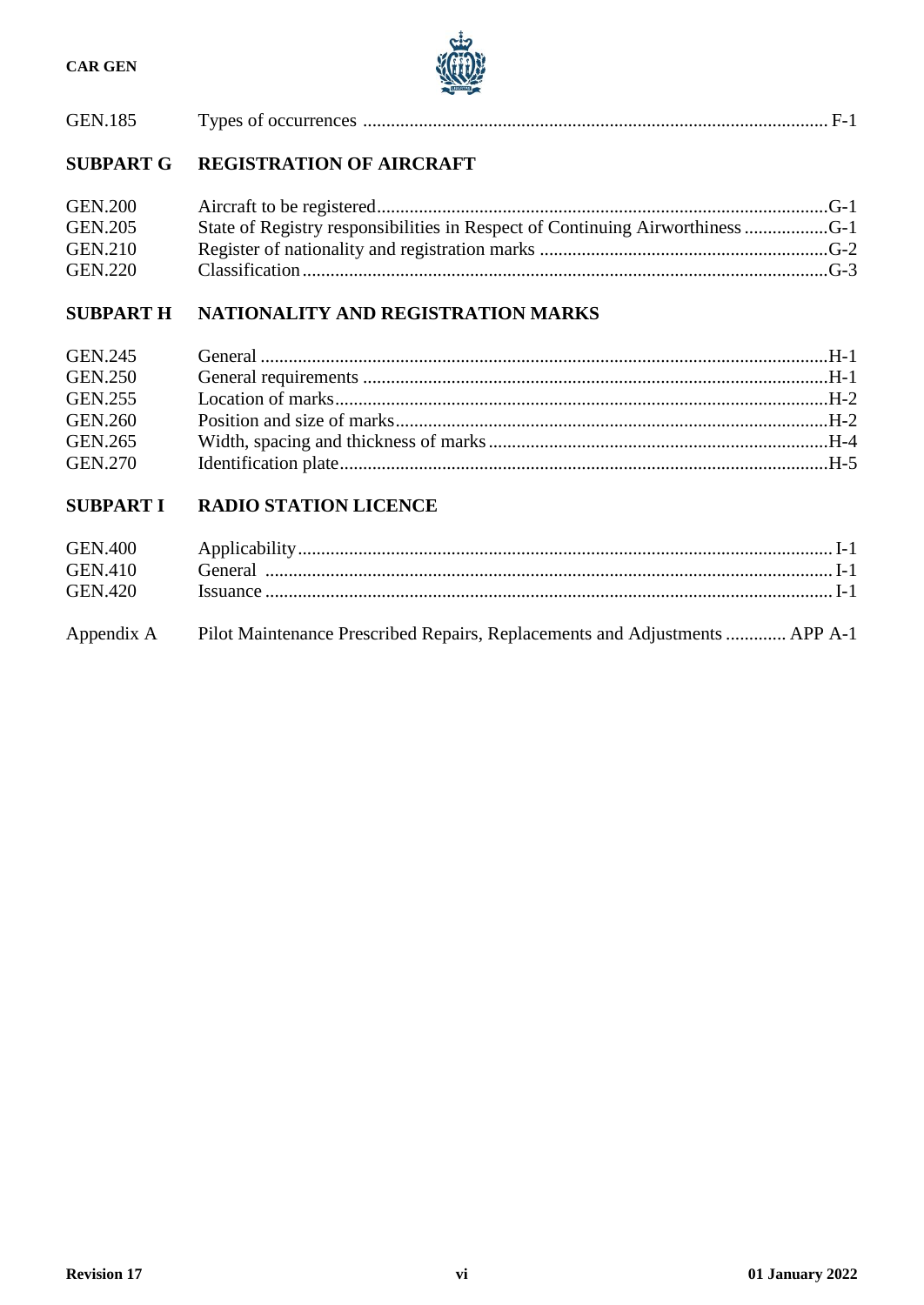

#### **SUBPART A**

# **GENERAL**

#### <span id="page-8-1"></span><span id="page-8-0"></span>**GEN.001 Objective and scope**

These regulations are applicable to all aircraft, engines, propellers, rotors and associated parts and address;

- (a) the maintenance of aircraft which are required to have a certificate of airworthiness issued under CAR 21 Subpart H; and
- (b) the release to service after maintenance of an aircraft which is;
	- (1) registered in the Republic of San Marino, and for which a certificate of airworthiness has been issued, or is to be issued, under CAR 21 Subpart H; or
	- (2) registered in another country and used by an operator for which the Authority ensures oversight of operations; and
- (c) the Airworthiness Review Declaration for aircraft operated under CAR OPS 2A/H or a RPA greater than 150 kg operating under CAR OPS 4 and required to have a Certificate of Airworthiness issued under CAR 21; and
- (d) occurrence reporting applicable to the airworthiness of aircraft; and
- (e) the registration of aircraft; and
- (f) the issuance of radio licences.

#### <span id="page-8-2"></span>**GEN.005 Airworthiness code**

- (a) Unless notified to the contrary, the Authority shall accept the codes of the following State of Design of the following authorities as complementary airworthiness codes;
	- (1) EASA;
	- (2) USA FAA;
	- (3) Canada TCCA;
	- (4) UK CAA, including those accepted by the applicable agreement between the UK and the European Union; or
	- (5) ANAC Brazil: on condition the aircraft type has previously had a Type Certificate issued or validated by EASA, FAA or Canada TCCA and in accordance with CAR 21.25.
- <span id="page-8-3"></span>(b) In respect to the Airworthiness Code of the Republic of San Marino, the Authority shall accept the codes of the applicable State of Design provided the code meets the equivalent standards of subparagraph (a) above, or is considered acceptable to the Authority.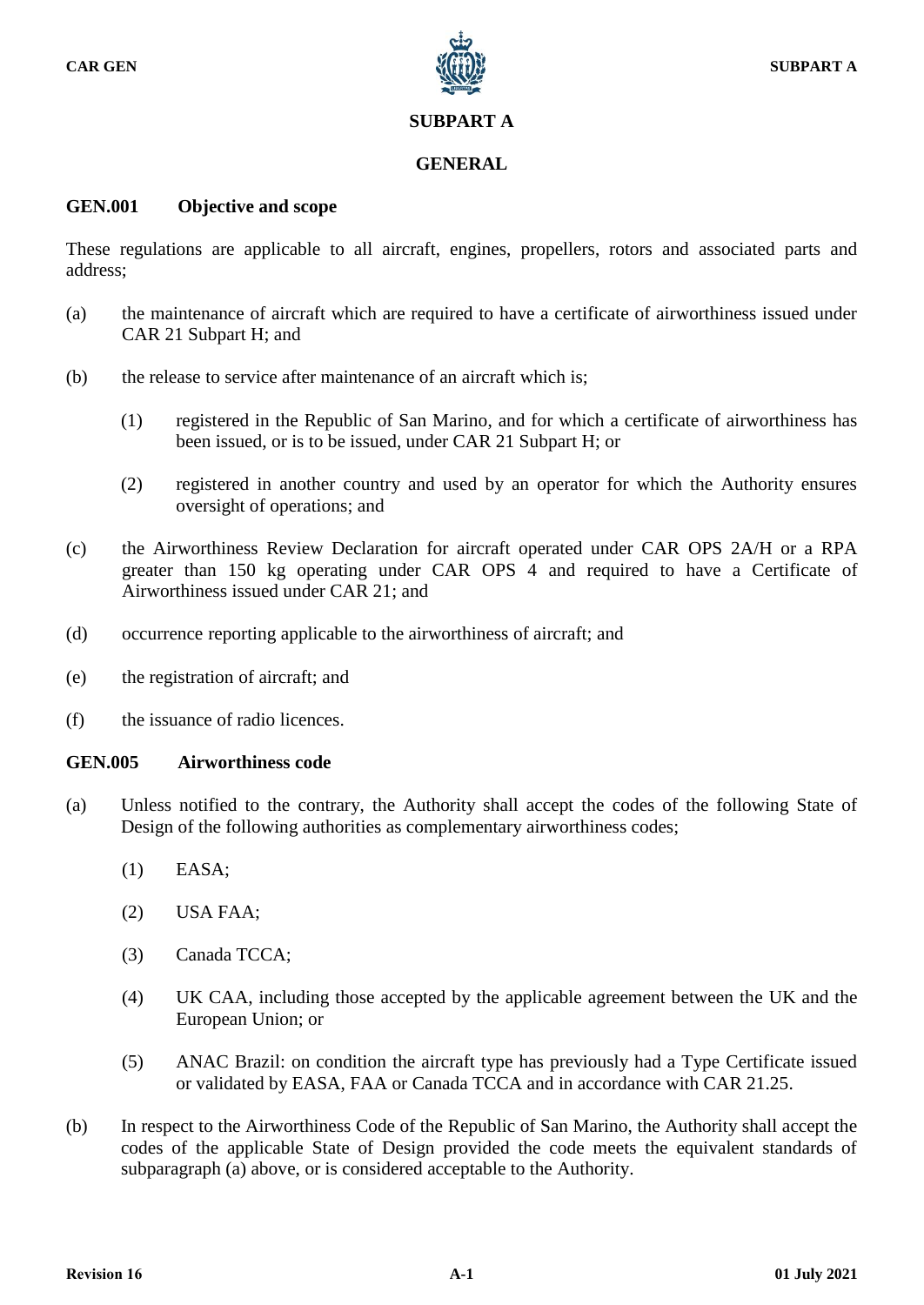# **GEN.010 Acceptable equivalent standards**

- (a) Unless notified to the contrary, the Authority shall deem the approved aircraft maintenance organisations from the following Competent Authorities as meeting the equivalent standards of CAR 145 regulations within the scope of work as stated in the approval.
	- (1) EASA Part 145 aircraft maintenance organisation, using an EASA Part 145 approval number; and
	- (2) UAE GCAA CAR 145 aircraft maintenance organisation, using a GCAA CAR 145 approval number; and
	- (3) Singapore CAAS SAR Part 145 aircraft maintenance organisation, using a CAAS SAR Part 145 approval number;
	- (4) EASA Part M Subpart F aircraft maintenance organisation, using an EASA Part M Subpart F approval number; and
	- (5) FAA certificated 14 CFR Part 145 aircraft maintenance Repair Station, using a FAA repair station approval number.
	- (6) Hong Kong CAD certificated HKAR-145 aircraft maintenance organisation, using a HKAR-145 approval number.
	- (7) Transport Canada Civil Aviation certificated CAR Part V, Subpart 73 aircraft maintenance organisation, using a CAR Part V, Subpart 73 approval number.
	- (8) UK CAA Part 145 aircraft maintenance organisation, using a UK Part 145 approval number.
- (b) A Certificate of Release to Service or Authorised Release Certificate may be performed by those organisations in (a) above and the certificate shall be accepted by the Authority provided, in the case of aircraft maintenance, the release statement meets the requirements of CAR GEN.105.
- (c) Additional maintenance organisations approved by competent authorities may be deemed acceptable by the Authority in writing.

# <span id="page-9-0"></span>**GEN.015 Certificate of airworthiness to be in force**

- (a) An aircraft shall not fly in or over San Marino unless there is in force in respect thereof a certificate of airworthiness duly issued or rendered valid under the law of the country in which the aircraft is registered, and any conditions subject to which the certificate was issued or rendered valid are complied with:
- (b) Provided that the foregoing prohibition shall not apply to flights, beginning and ending in San Marino without passing over any other country, of:
	- (1) a glider, if it is not being used for the transport of passengers or aerial work other than aerial work which consists of the giving of instruction in flying or the conducting of flying tests in a glider owned or operated by a flying club of which the person giving the instruction or conducting the test and the person receiving the instruction or undergoing the test are both members;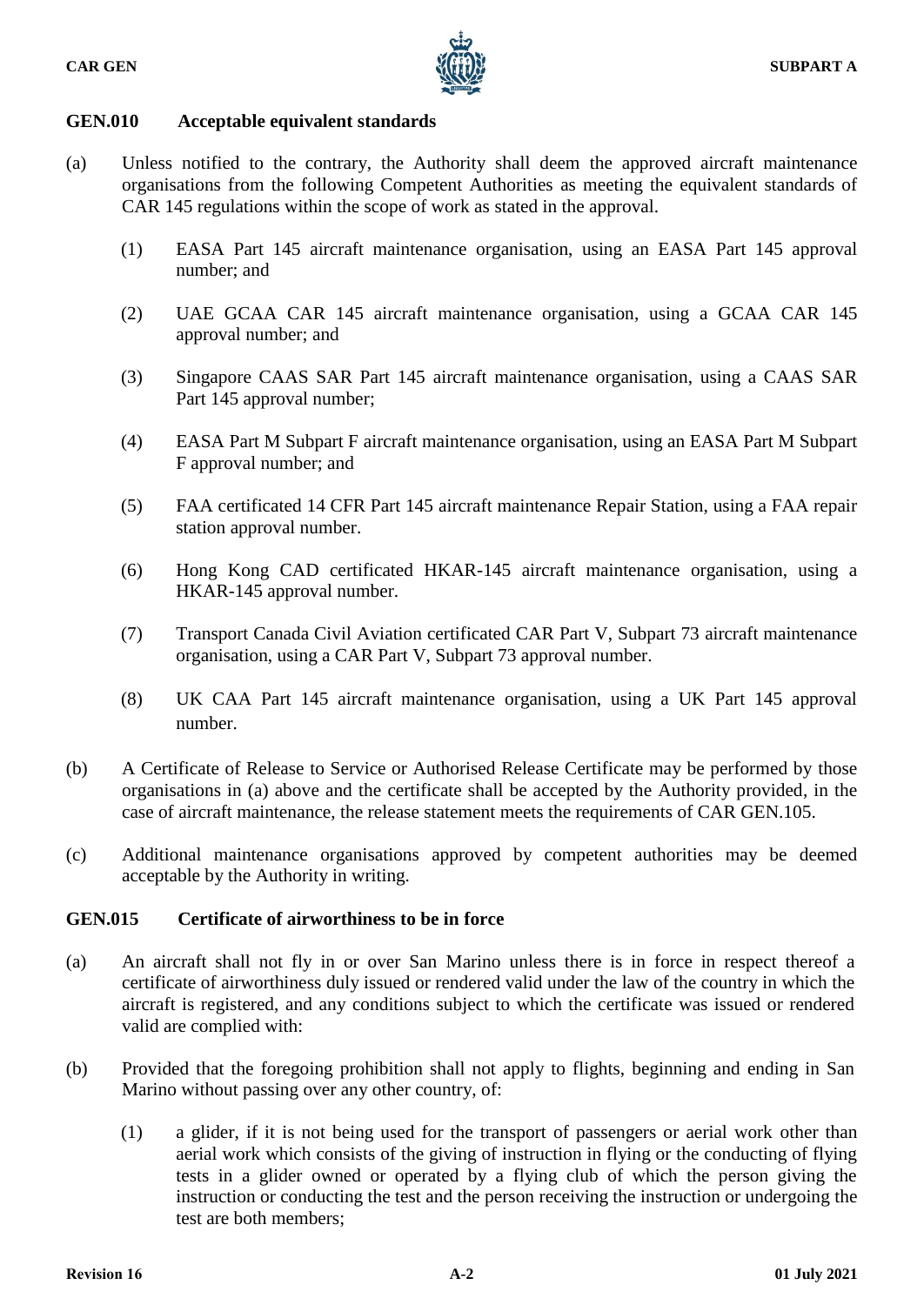- (2) a balloon flying on a private flight;
- (3) a kite;
- (4) an aircraft flying in accordance with the conditions of a permit to fly issued in accordance with CAR 21, Subpart P in respect of that aircraft; and
- (5) Remotely Piloted Aircraft with a maximum take-off mass not exceeding 150 kg and operated in accordance with a RPAS Operating Certificate.
- (c) In the case of an aircraft registered in San Marino the certificate of airworthiness referred to in paragraph (a) shall be a certificate issued in accordance with the provisions of CAR 21, Subpart H.

# <span id="page-10-0"></span>**GEN.020 Falsification**

- (a) No person shall make or cause to be made:
	- (1) any fraudulent or false entry in any record or report which is required to be made, kept, or used to show compliance with any requirement prescribed in these regulations, or;
	- (2) any reproduction or alteration for fraudulent purposes, of any record or report made in terms of the provisions of these regulations.
- (b) A person shall not with intent to deceive:
	- (1) Use any certificate, licence, approval, permission, exemption or other document issued or required by or under these regulations which has been forged, altered, revoked or suspended, or to which he is not entitled; or
	- (2) Lend any certificate, licence, approval, permission, exemption or other document, or allow it to be used by any other person; or
	- (3) Make any false representation for the purpose of procuring for himself or any other person the grant, issue, renewal or variation of any such certificate, licence, approval, permission or exemption or other document;

*Note: A reference to a certificate, licence, approval, permission, exemption or other document includes a copy, or purported copy, or electronic copy thereof*.

- (4) Intentionally damage, alter or render illegible any log book or other record required by or under the CARs to be maintained or any entry made therein, or knowingly make, or procure or assist in the making of, any false entry in or material omission from any such log book or record or destroy any such log book or record during the period for which it is required under the regulations to be preserved.
- (c) Entries in log books or any other aircraft record that are made electronically shall be protected from alteration, deletion or amendment and shall be capable of being reproduced in hard copy format.
- (d) A person shall not purport to issue any certificate for the purposes of the CARs unless he is authorised to do so under the regulations.
- (e) A person shall not issue any such certificate as aforesaid unless he has satisfied himself that all statements in the certificate are correct.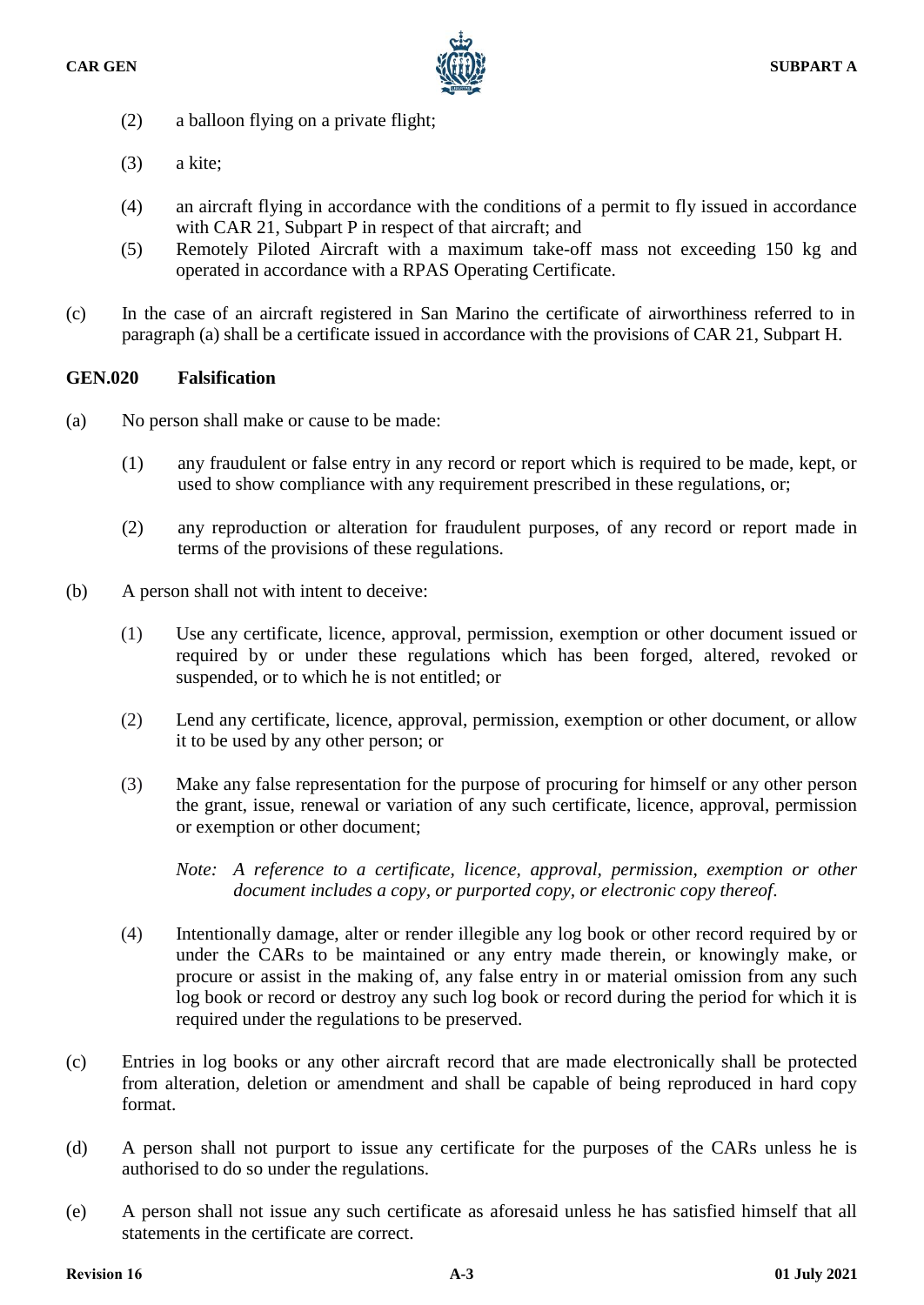

# <span id="page-11-0"></span>**GEN.025 Loss of aircraft documents**

Should the required aircraft maintenance records become lost or destroyed, the owner/operator should report this to the Authority who will provide guidance on the reconstruction of the records on a case by case basis.

# <span id="page-11-1"></span>**GEN.030 Inspection of an aircraft by the Authority**

The Authority may require inspections, experiments or flight trials to be made as deemed necessary.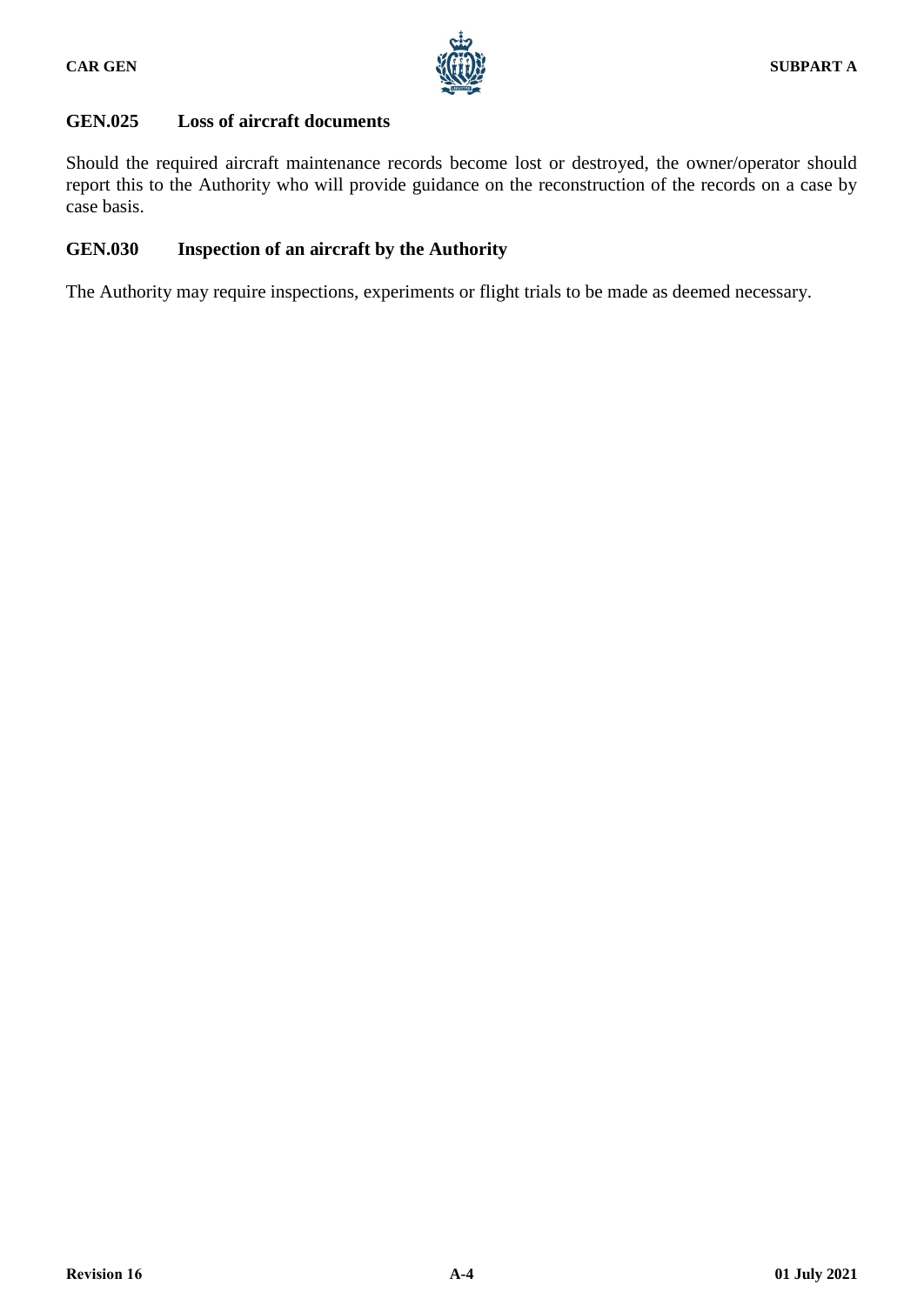

#### **SUBPART B**

#### **MAINTENANCE**

#### <span id="page-12-1"></span><span id="page-12-0"></span>**GEN.051 Persons or organisations to perform maintenance**

- (a) A person or organisation shall not perform maintenance on an aircraft or aircraft component unless:
	- (1) the person holds a current aircraft maintenance engineer licence and an appropriate type rating issued or validated under CAR LIC; or
	- (2) authorised by a maintenance organisation approved under CAR 145 or CAR GEN.010(a) to perform maintenance and within the scope of that approval; or
	- (3) the person performs maintenance under the direct supervision of a person authorised to certify the release to service in accordance with the requirements of paragraph GEN.101; or
	- (4) a person or maintenance organisation whose approval has been authorised by the Authority in a particular case; or
	- (5) the person is the holder of a flight crew licence whose approval has been authorised by the Authority.
- (b) Notwithstanding the requirements of paragraph GEN.051(a) the holder of a valid pilot's licence may perform maintenance on an aircraft not exceeding 2,700 kg MTOM and not operated for the purpose of commercial air transport or aerial work as detailed in Appendix A.

#### <span id="page-12-2"></span>**GEN.055 Non-destructive testing**

- (a) NDT inspections, except Dye Penetrant Inspections, shall only be undertaken by authorised, trained and qualified personnel to standards accepted by a National Aviation Authority identified in CAR 21.25(a)(1); and
- (b) All NDT inspections shall be undertaken to techniques approved or accepted by the applicable type design authority for the aircraft.

# <span id="page-12-3"></span>**GEN.057 Maintenance records**

- (a) Each person or organisation performing maintenance on an aircraft or component shall on completion of the maintenance task record:
	- (1) details of the maintenance activity including, where applicable, the identity of the inspection, any technical data used and the date of completion; and
	- (2) details of measurements or test results obtained, including the results of any ground or air tests; and
	- (3) for a component removal or installation:
		- (i) its description; and
		- (ii) its part number and serial number, if any; and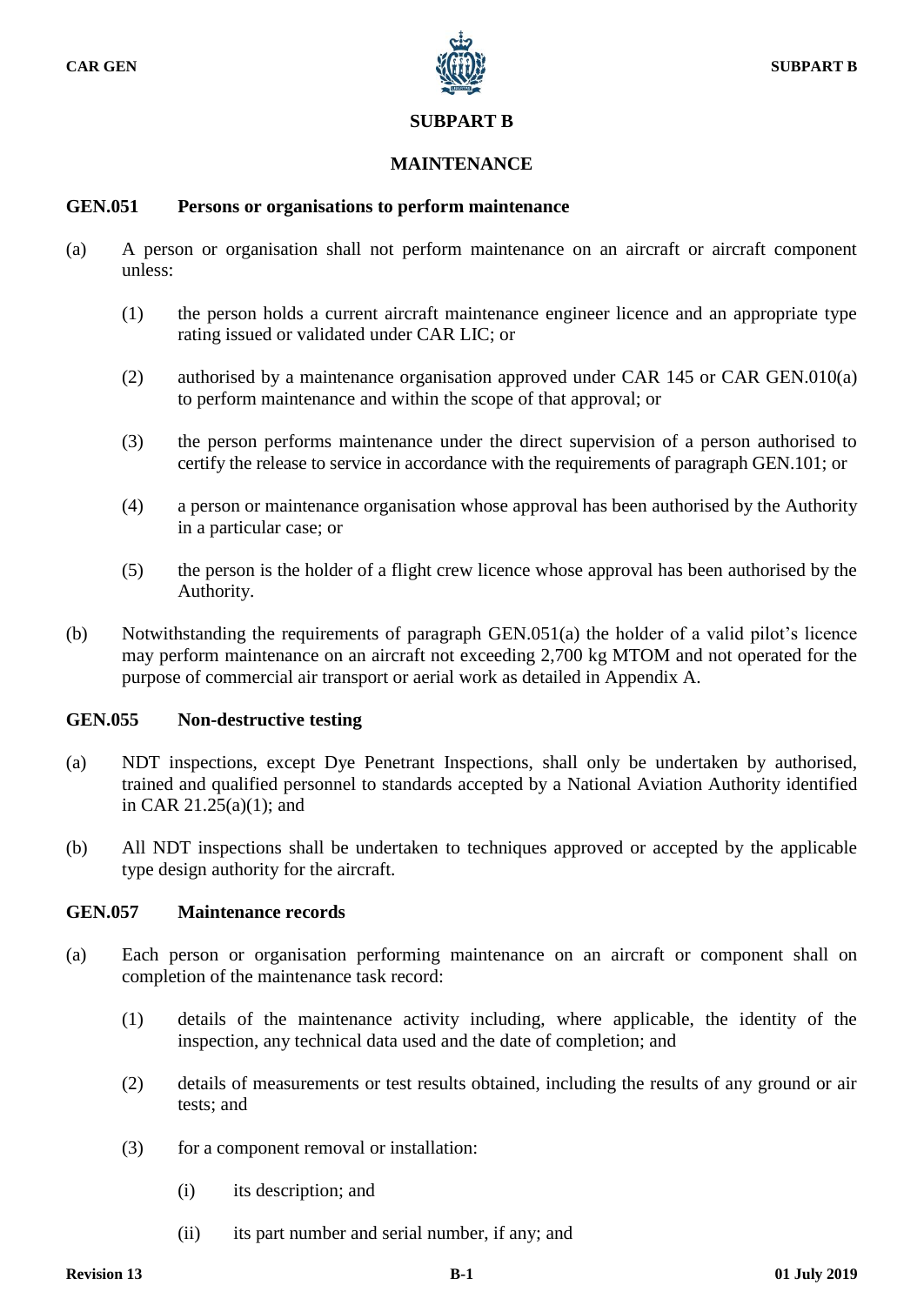

- (iii) the references to the applicable release documentation; and
- (4) where applicable the location and the name of the facility where the maintenance was carried out.
- (5) the details of certification, including the name of the person making the record and reference of the authorisation granted to him.
- (b) The person or organisation performing the maintenance shall:
	- (1) record the details required by paragraph GEN.057(a):
		- (i) legibly and by permanent means in the appropriate aircraft record acceptable to the Authority such as the Technical Log; or
		- (ii) in electronic coded form provided that this form allows for the preservation and retrieval of information in a manner acceptable to the Authority; and
	- (2) where worksheets or other associated maintenance records are used to document the detail of the maintenance task, make reference to those records in:
		- (i) the appropriate log book; or
		- (ii) a maintenance record acceptable to the Authority.
- (c) Records shall be in the English Language and retained in a manner that protects them from environmental damage and hazards such as fire, floods and sabotage. Additionally in the case of electronic coded records, suitable and verifiable back up storage arrangements, acceptable to the Authority, shall be made.

# <span id="page-13-0"></span>**GEN.059 Maintenance data**

- (a) The maintenance organisation or person performing aircraft maintenance shall hold and use applicable and current maintenance data in the performance of maintenance including modifications and repairs.
- (b) Maintenance data acquired from an operator shall be verified against primary data control listings to establish its status of revision including that of any required supplements.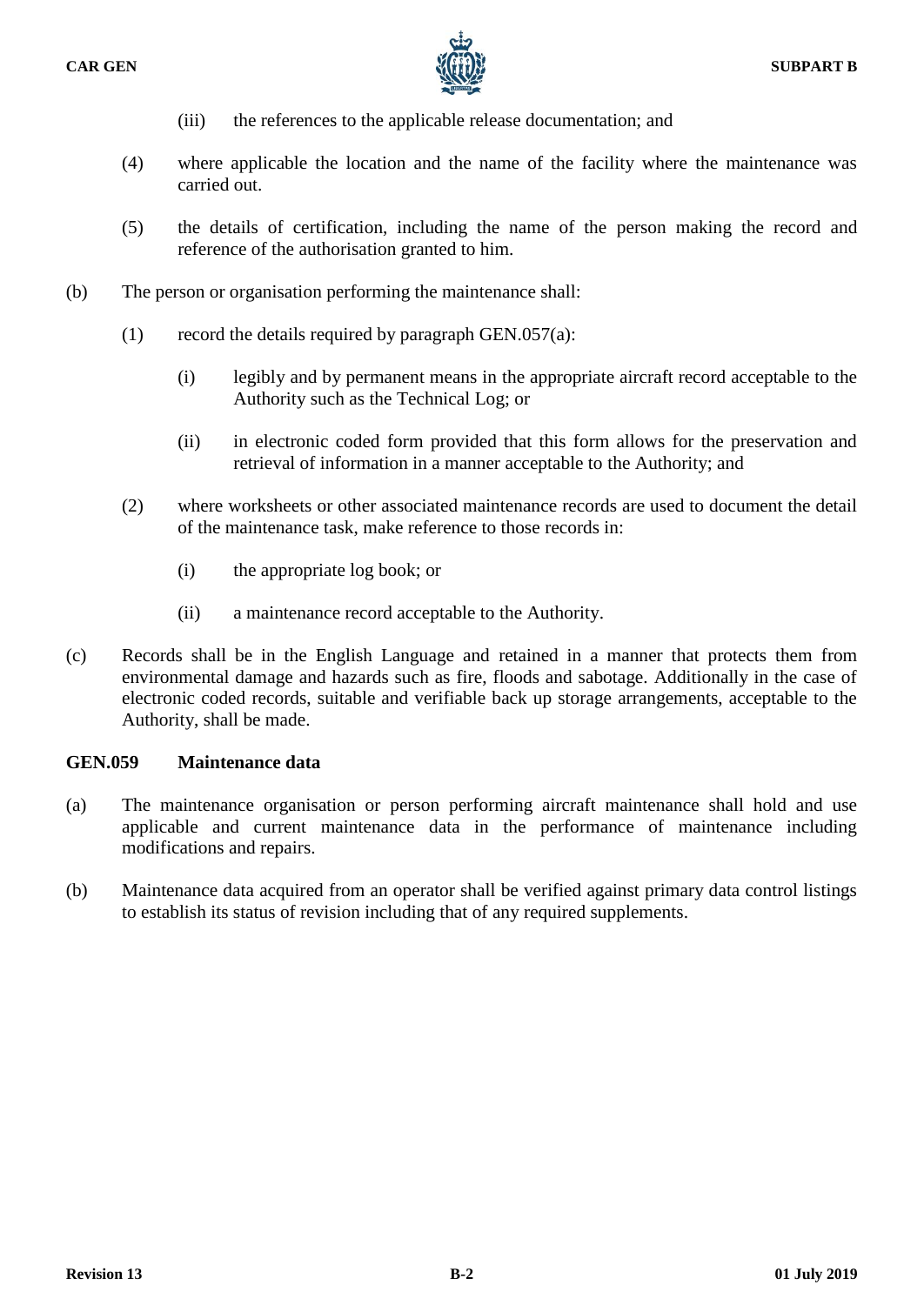

# **SUBPART C**

# **RELEASE TO SERVICE**

#### <span id="page-14-1"></span><span id="page-14-0"></span>**GEN.101 Persons to issue a release to service**

A person shall not certify an aircraft or aircraft component for release to service after maintenance unless he/she is:

- (a) the holder of a maintenance engineers' licence issued by an ICAO Contracting State and rendered valid by the Authority; or
- (b) a person approved by the Authority as being competent to issue such certification; or
- (c) a person authorised by an approved organisation accepted under CAR GEN 010(a); or
- (d) a person authorised by an approved organisation under CAR 145; or
- (e) a person authorised by the Authority in a particular case; or
- (f) in the case of aircraft operating away from a supported location, is the holder of a flight crew licence with appropriate training acceptable to the Authority.

# <span id="page-14-2"></span>**GEN.103 Certifying requirements**

- (a) A person authorised by the Authority under paragraph GEN.101 shall not certify an aircraft for release to service after maintenance unless that maintenance has been performed in accordance with these regulations and, in respect of that maintenance, the aircraft is fit for release to service.
- (b) A person shall not certify an aircraft for release to service after the embodiment of a minor or major design change or a minor or major repair unless that design change or repair has been approved in accordance with CAR 21, Subpart C or Subpart M, as applicable..
- (c) Where the acceptable technical data for a design change or repair to an aircraft or component includes changes to the aircraft flight manual, the CAR 145 approved maintenance organisation shall not certify the release to service until these changes have been incorporated into the applicable flight manual.
- (d) Each person issuing a Release to Service under an authorisation granted by the Authority as specified in paragraph GEN.101 shall after performing maintenance on an aircraft:
	- (1) ensure maintenance is only conducted within the scope of the authorisation granted under paragraph GEN.101(a), (b), (d) and (e) and any limitations identified in the approved maintenance programme; and
	- (2) be familiar with the maintenance actions required for the continued airworthiness of that aircraft or component; and
	- (3) use adequate environmentally protected housing, lighting, access equipment and facilities for the necessary disassembly, proper inspection, and reassembly of the aircraft or component; and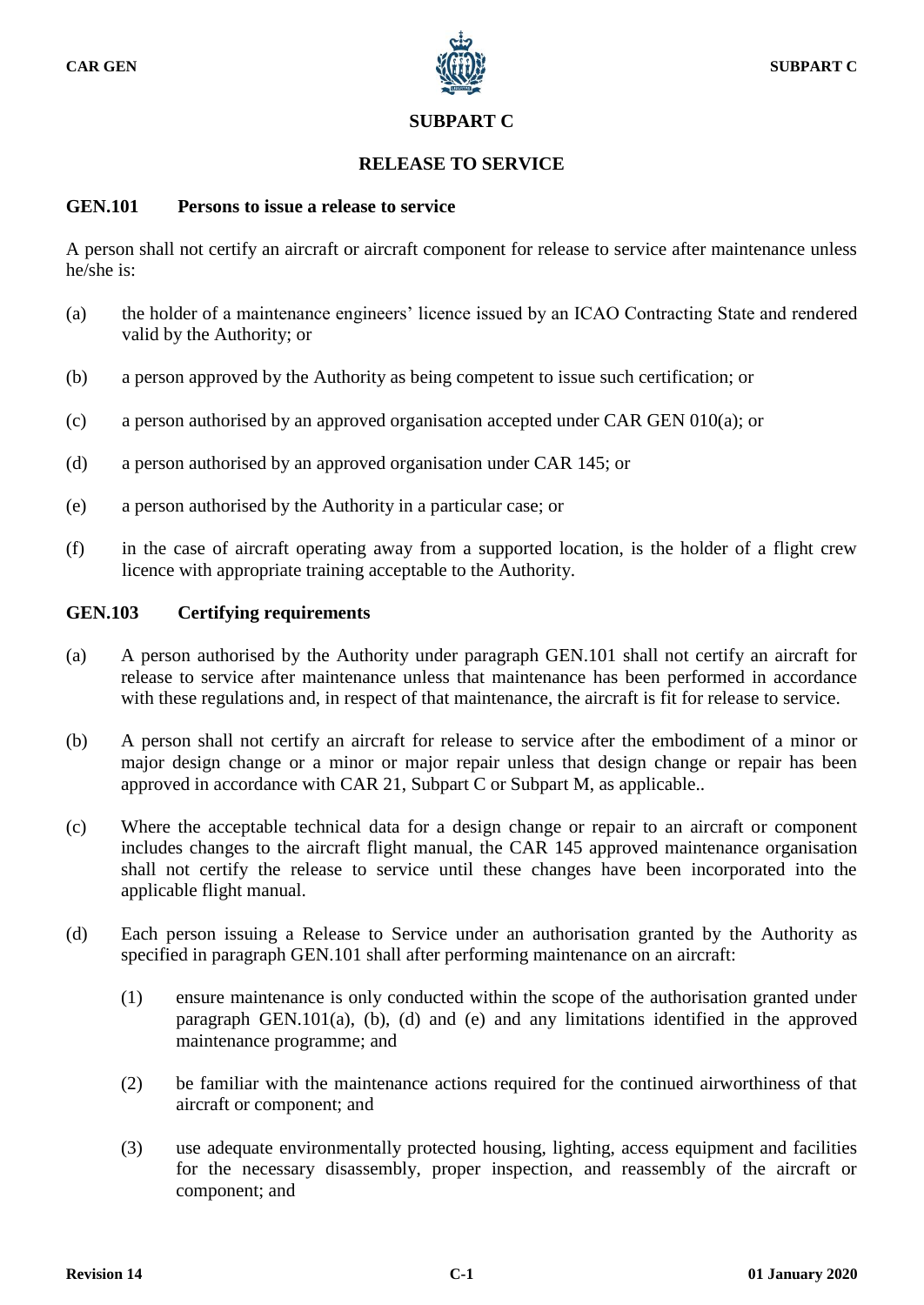- (4) perform the maintenance in accordance with the manufacturer's instructions using methods, techniques, and practices that:
	- (i) are prescribed in the current manufacturer's maintenance manual or Instructions for Continued Airworthiness; or
	- (ii) are acceptable to the Authority; and
- (5) use materials, parts, and appliances approved in accordance with CAR 21, Subpart K; and
- (6) use the tools, equipment, and test apparatus necessary to ensure completion of the work in accordance with paragraph GEN.103(d)(3); and
- (7) ensure that any special tools or test equipment recommended by the manufacturer are used as specified and have been tested and calibrated to standards accepted by a National Aviation Authority identified in CAR 21.25(a)(1) ; and
- (8) perform the maintenance taking into consideration human factors so as to ensure that the aircraft or component meets all applicable airworthiness requirements.

# <span id="page-15-0"></span>**GEN.105 Certificate of Release to Service**

Each person authorised to certify an aircraft or component for release to service after maintenance shall enter in the log book or other record required by paragraph GEN.57(b)(1) a release to service statement that;

"certifies that the work specified except as otherwise specified was carried out in accordance with the Republic of San Marino CAR GEN Subpart C and in respect to that work the aircraft/aircraft component is considered ready for release to service."

The release to service shall include:

- (a) basic details of the maintenance performed including detailed reference of the approved data used, and;
- (b) the certifying person's signature, and;
- (c) the identity of the person certifying the release to service, and;
- (d) as applicable, their AME licence, validation, pilot's licence number, or the approval number or appropriate authorisation reference; and;
- (e) the date such maintenance was completed.
	- *Note: A certificate of release to service is not required to be issued for the pre-flight inspection. An entry in the technical log together with the signature and identity of the person who performed it is required to indicate that it has been performed to the standards required by the owner/operator.*

# <span id="page-15-1"></span>**GEN.107 Inoperative equipment**

Each person authorised to certify an aircraft for release to service that includes equipment permitted to be inoperative and provided for in an approved MEL, CDL or as otherwise approved by the Authority shall: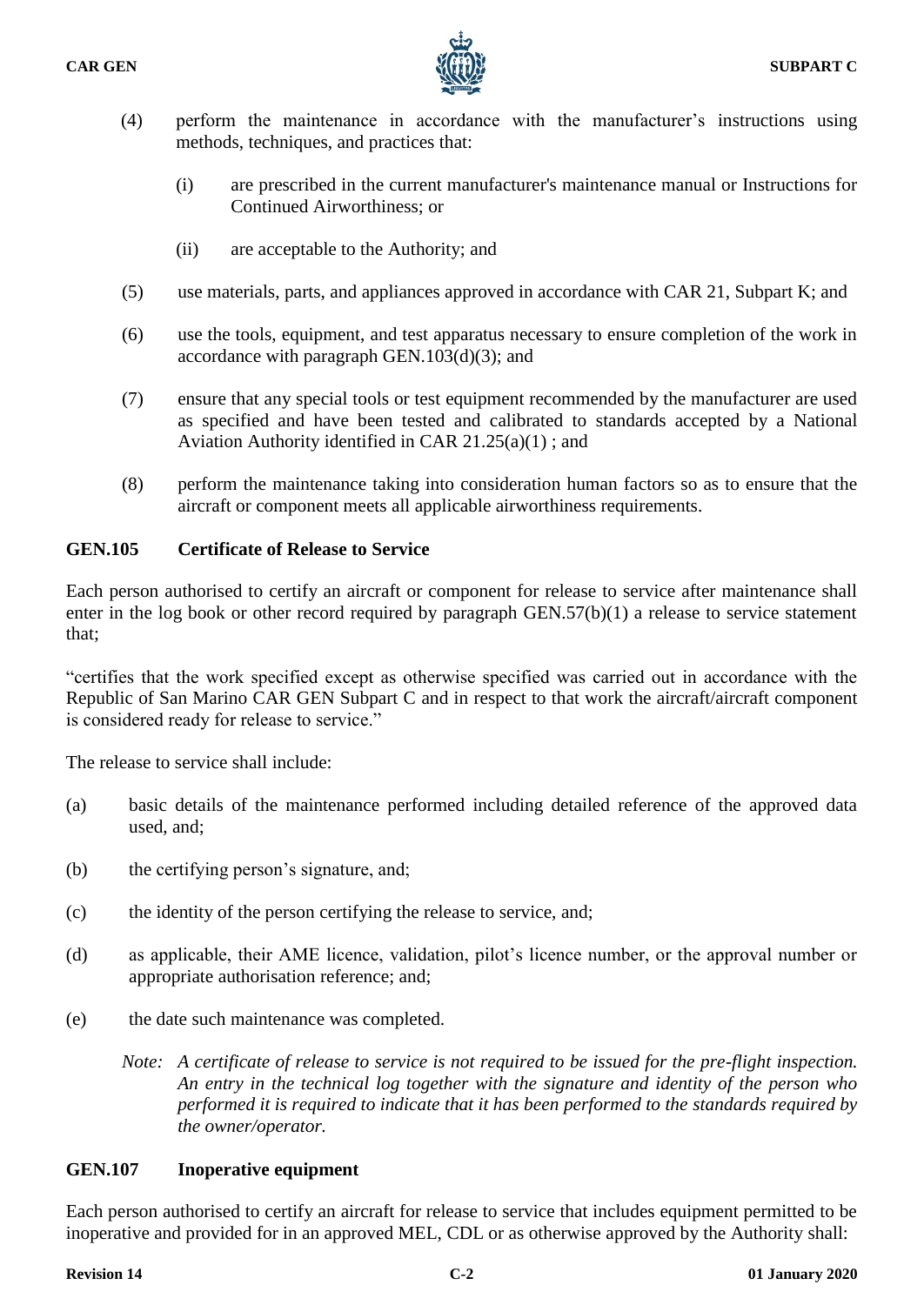- (a) provide the owner or operator with a list of the inoperative equipment including details of any associated aircraft performance limitations; and
- (b) place a placard on each inoperative instrument and cockpit control for each item of inoperative equipment, marking each item inoperative; and
- (c) make reference to the approved data permitting inoperative equipment in the aircraft technical log book; and
- (d) record limitations for the rectification interval.

# <span id="page-16-0"></span>**GEN.109 Defects**

- (a) Details of any known defect shall be recorded in the appropriate aircraft technical log book and be supplied to the owner or operator of the aircraft.
- (b) Any defect that materially affects the performance of a special operational approval or system reliability monitored by a reliability centred aircraft maintenance programme shall be rectified in manner consistent with an established programme acceptable to the Authority.
- (c) All defects shall be rectified and released to service in accordance with these regulations.

# <span id="page-16-1"></span>**GEN.111 Independent inspection**

- (a) A person shall not certify an aircraft or component for release to service after the initial assembly, subsequent disturbance or adjustment of:
	- (1) an engine control system; or
	- (2) a flight control system; or
	- (3) a vital point; or
	- (4) any task identified in the aircraft maintenance programme requiring such inspections unless an independent maintenance inspection has been performed.
- (b) The independent maintenance inspection required by paragraph  $GEN.111(a)$  shall include:
	- (1) an inspection first made by an authorised person signing the maintenance release who assumes full responsibility for the satisfactory completion of the work; and
	- (2) a subsequent inspection by a second, independent, competent person who attests to the satisfactory completion of the work recorded and that no deficiencies have been found.
	- *Note: The second independent competent person is not issuing a maintenance release and therefore is not required to hold certification privileges, but shall be suitably qualified to carry out the inspection.*
- (c) When work is being done under the control of an approved maintenance organisation, that organisation shall have procedures to demonstrate that the signatories have been trained and have gained experience on the specific control systems being inspected. It is not acceptable for the certifying staff signing the release to show the person performing the independent inspection how to perform the inspection at the time the work is completed.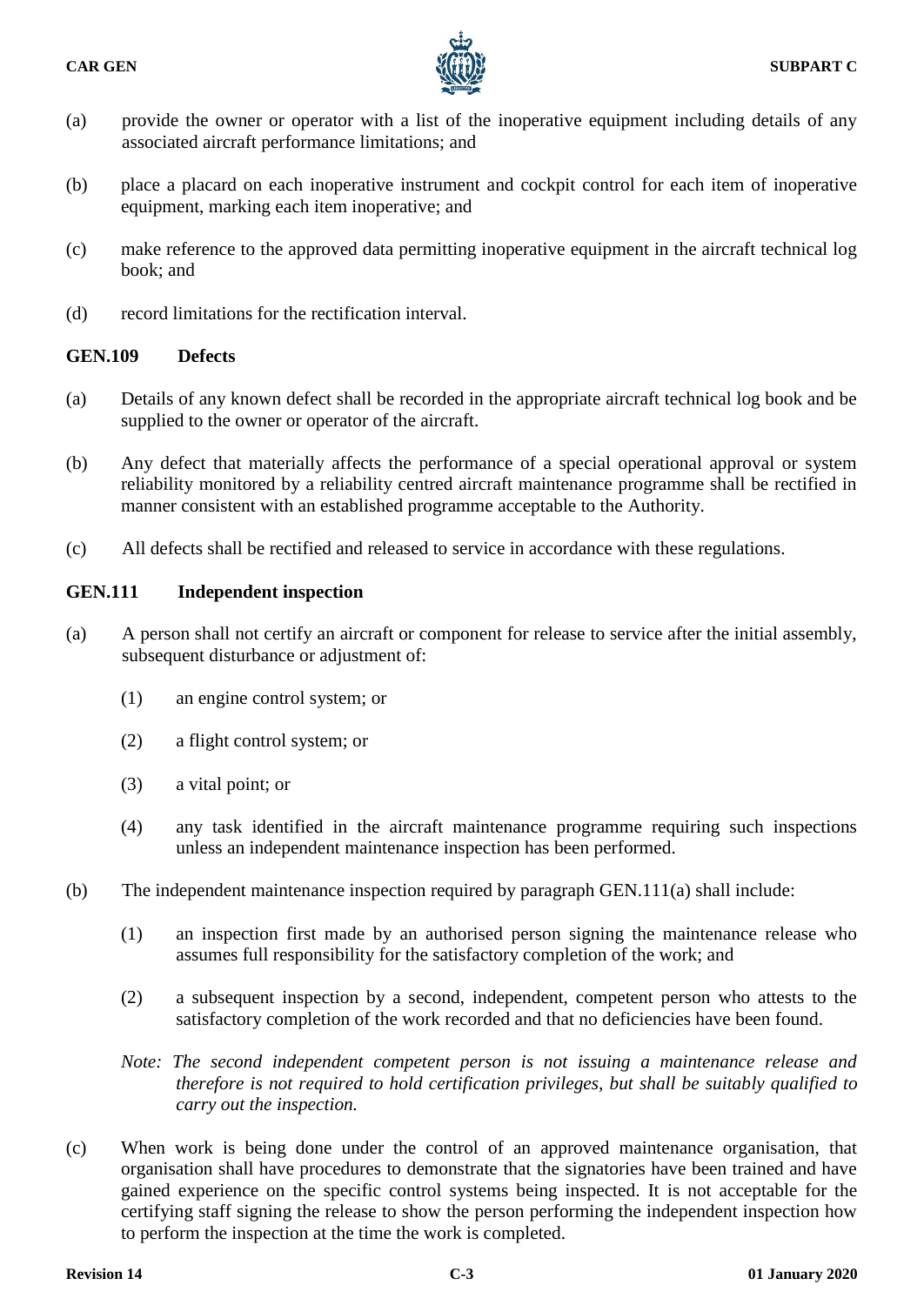

- (d) The authorised person who certifies an independent maintenance inspection required by paragraph GEN.111(a) shall enter in the aircraft logbook or other maintenance record required by paragraph CAR GEN.057(b):
	- (1) a statement that indicates that the disturbed aircraft control system or critical task performed is in compliance with the approved maintenance data including, where appropriate, safety locking and the system has full and free movement and operates in the correct sense; and
	- (2) beside that statement:
		- (i) their signature; and
		- (ii) their authorisation number; and
		- (iii) the date and time of entry.

# <span id="page-17-0"></span>**GEN.117 Technical Log completion**

- (a) A person shall not certify an aircraft for release to service in an aircraft technical log unless authorised in accordance with paragraph GEN.101.
- (b) The operator's instructions on the completion of the technical log shall be adhered to including the retention and promulgation of completed pages.
- (c) The requirements for an aircraft technical log are prescribed in CAR AIR, Subpart D for aircraft operated under CAR OPS 2A/H; CAR OPS 4 for RPA and CAR OPS 1/3 for commercial aircraft operators.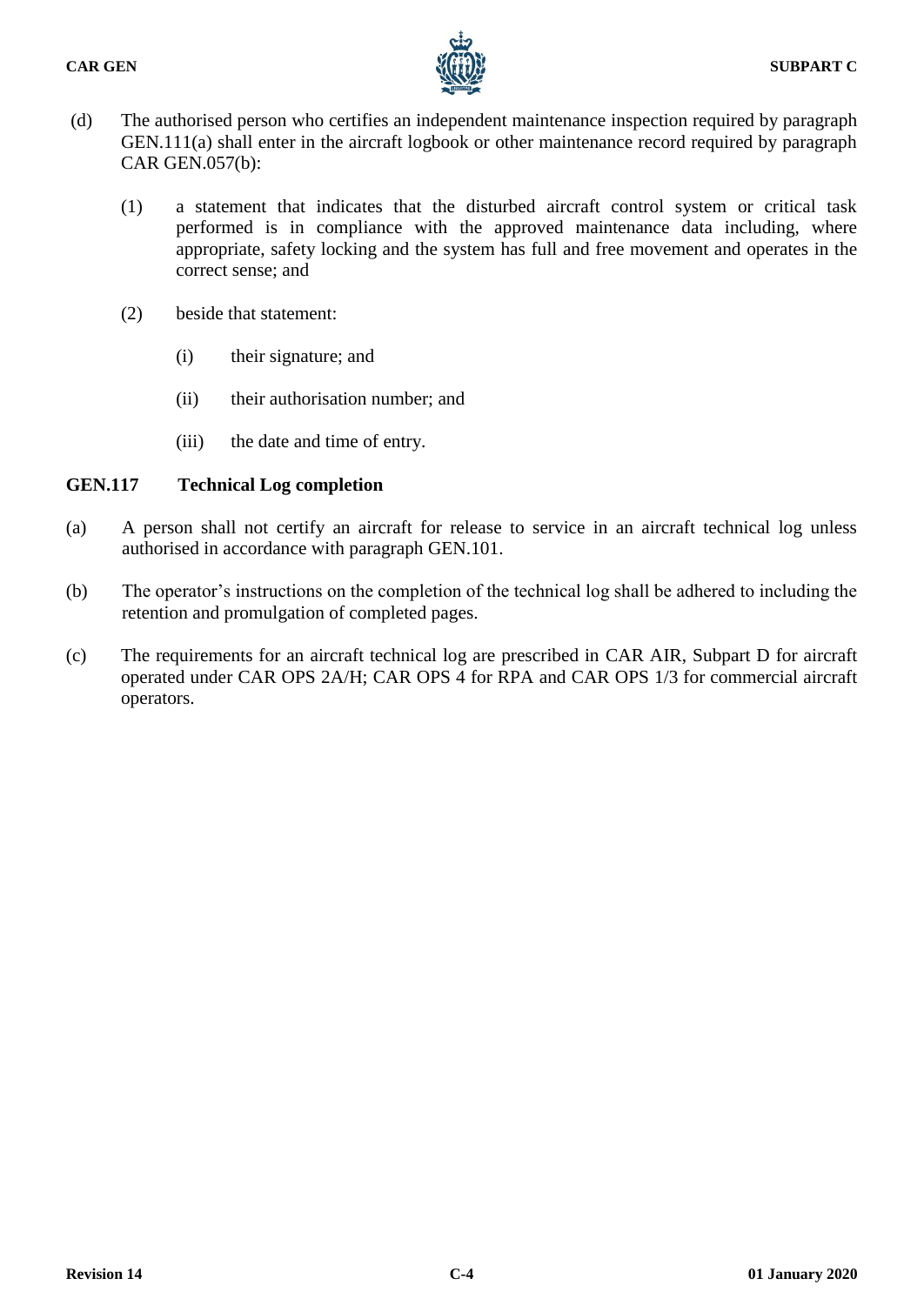

#### **SUBPART D**

# **AIRCRAFT OPERATING UNDER A PERMIT TO FLY**

#### <span id="page-18-1"></span><span id="page-18-0"></span>**GEN.151 Purpose**

This Subpart details the requirements for airworthiness, maintenance and arrangements for the release of aircraft for flight operating under a Permit to Fly.

#### <span id="page-18-2"></span>**GEN.153 Airworthiness and maintenance**

Arrangements for the airworthiness management and maintenance for aircraft operating in the following circumstances shall be as follows:

- (a) an aircraft granted a Permit to Fly as prescribed in CAR 21.703(a) because the Certificate of Airworthiness is not in force shall have maintenance arrangements in accordance with CAR 145 and in compliance with this Subpart or as otherwise approved by the Authority and airworthiness management arrangements in compliance with CAR AIR or CAR OPS 1/3, Subpart M, as appropriate..
- (b) an aircraft granted a Permit to Fly as prescribed in CAR 21.703(b) because the aircraft does not qualify for a Certificate of Airworthiness shall have maintenance arrangements as approved by the Authority and airworthiness management arrangements as specified on the Permit to Fly Certificate.

# <span id="page-18-3"></span>**GEN.155 Permit Flight Release Authorisation**

- (a) Where the Permit to Fly specifies a requirement for a Permit Flight Release, only a person authorised by the Authority shall issue such a release.
- (b) For an aircraft referred to in paragraph GEN.153(a) the person issuing Permit Flight Release(s) shall first be satisfied that:
	- (1) any maintenance has been carried out in conformance with requirements of CAR 145; and
	- (2) the aircraft is configured to the conditions prescribed on the Permit to Fly Certificate; and
	- (3) the aircraft and its records are reviewed and the aircraft is considered fit for the intended  $flight(s)$ .
- (c) For an aircraft referred to in paragraph GEN.153(b) the organisation or person issuing Permit Flight Releases shall be first satisfied that:
	- (1) any maintenance has been carried out in conformance with instructions and standards promulgated by the aircraft manufacturer and any prescribed by the Authority; and
	- (2) the aircraft is configured to the conditions prescribed on the Permit to Fly certificate; and
	- (3) the aircraft and its records are reviewed and the aircraft is considered to be fit for the intended flight(s).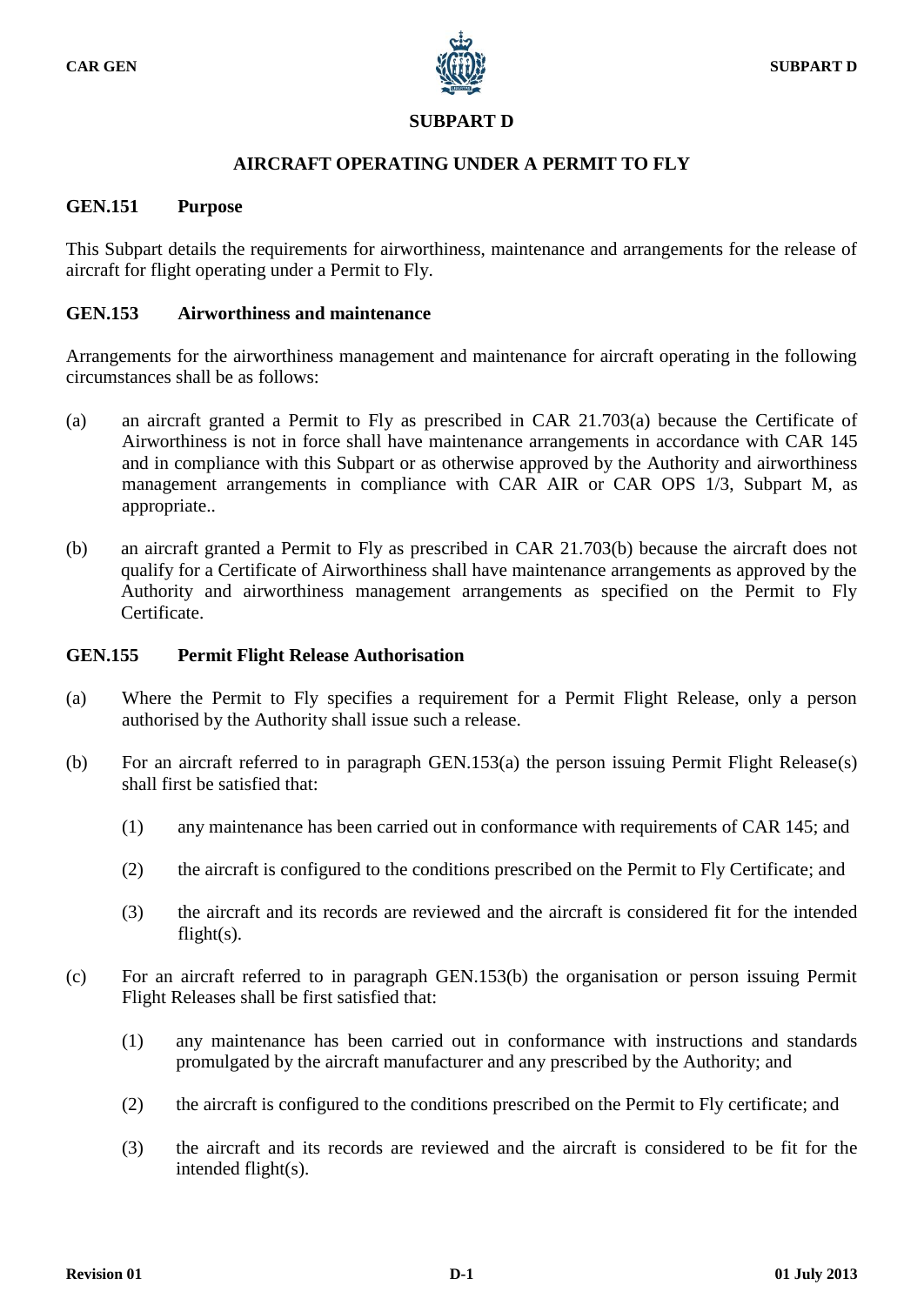

*This Page Intentionally Left Blank*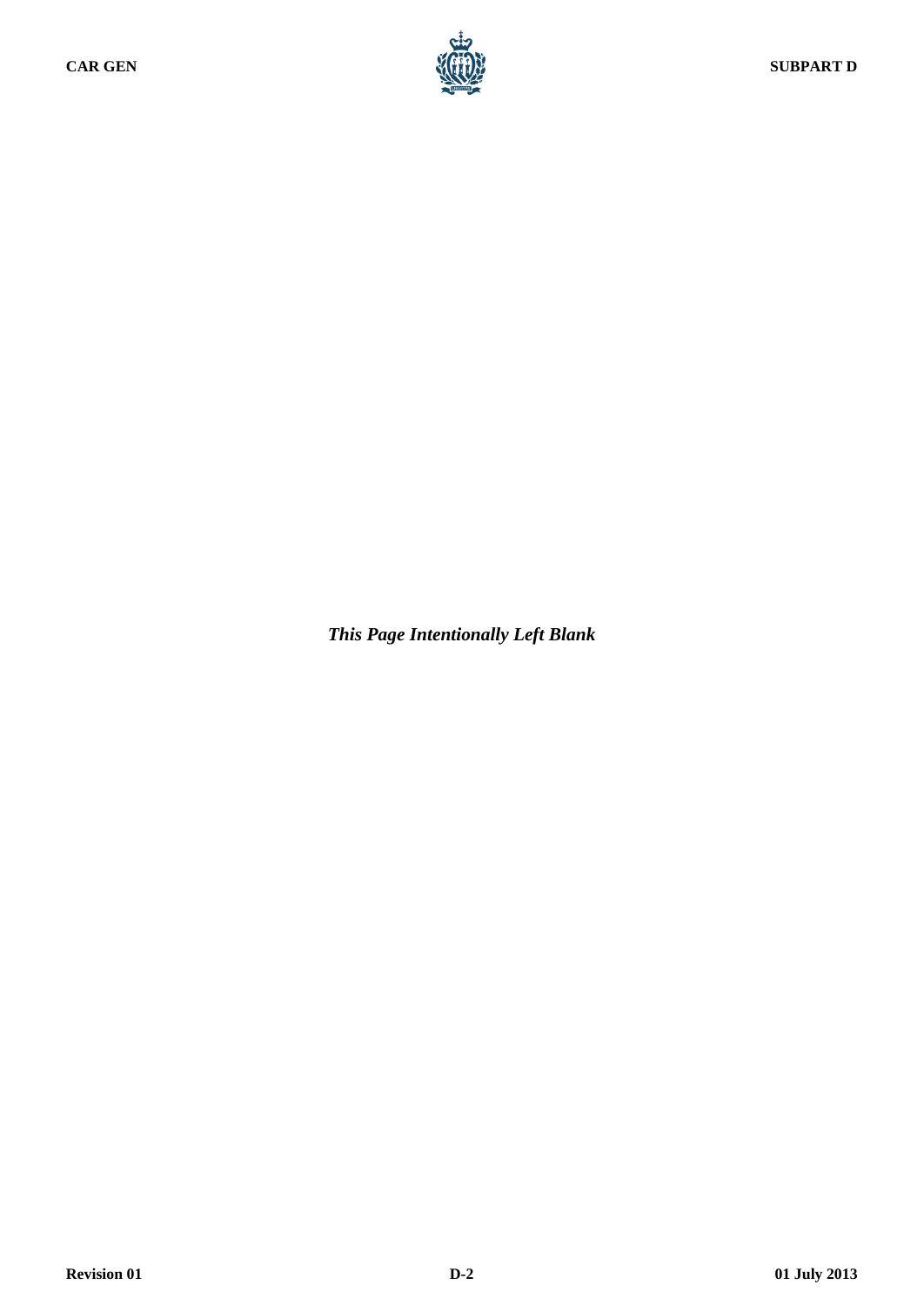

#### **SUBPART E**

# [**AIRWORTHINESS REVIEW**

#### <span id="page-20-1"></span><span id="page-20-0"></span>**GEN.161 Period of Validity**

The maximum period of validity of a Certificate of Airworthiness shall be in accordance with CAR 21.183(a).

# **GEN.163 Aircraft Operating Under CAR OPS 1/3**

- (a) The operator of an aircraft operating under CAR OPS 1/3 may apply to the Authority to extend the validity of a Certificate of Airworthiness from 12 months to 24 months. (See Appendix 1 to CAR OPS 1.890 or Appendix 1 to CAR OPS 3.890 as applicable).
- (b) An aircraft operating in accordance with CAR OPS 1/3, with a current certificate of airworthiness issued for 24 months, shall not fly beyond 12 months from the date of issue, or reissue, of the certificate of airworthiness unless there is a current Airworthiness Review conducted by an operator approved by the Authority to do so, in respect of that aircraft.

#### **GEN.165 Aircraft Operating Under CAR OPS 2A/H or RPA under CAR OPS 4**]

- (a) An aircraft operating in accordance with CAR OPS 2A/H or RPA operating under CAR OPS 4, with a current certificate of airworthiness issued for 24 months, shall not fly beyond 12 months from the date of issue, or reissue, of the certificate of airworthiness unless there is a current Airworthiness Review Declaration in respect of that aircraft.
- (b) An aircraft operating in accordance with CAR OPS 2A/H with a current certificate of airworthiness issued for a period greater than 24 months, shall not fly unless there is a current Airworthiness Review Declaration in respect of that aircraft that has been certified:
	- (1) within 12 months of the certificate of airworthiness being issued or renewed; and
	- (2) within 24 months of the certificate of airworthiness being issued or renewed.
- (c) An Airworthiness Review Declaration shall be issued by the owner/operator's Airworthiness Coordinator when satisfied that;
	- (1) all maintenance has been carried out on the aircraft in accordance with the Maintenance Programme accepted by the Authority;
	- (2) all mandatory inspections and modification required by the Authority have been carried out, and;
	- (3) all defects have either been rectified or deferred in a manner acceptable to the Authority and all required certificates of release to service have been issued.
- (d) The owner/operator of the aircraft must make available to the person making the declaration all the required information to raise an Airworthiness Review Declaration.
- (e) The Airworthiness Review Declaration must be raised in triplicate stating when the last Airworthiness Review Declaration was issued and when the next Airworthiness Review Declaration is due. The copies shall be distributed in accordance with the following: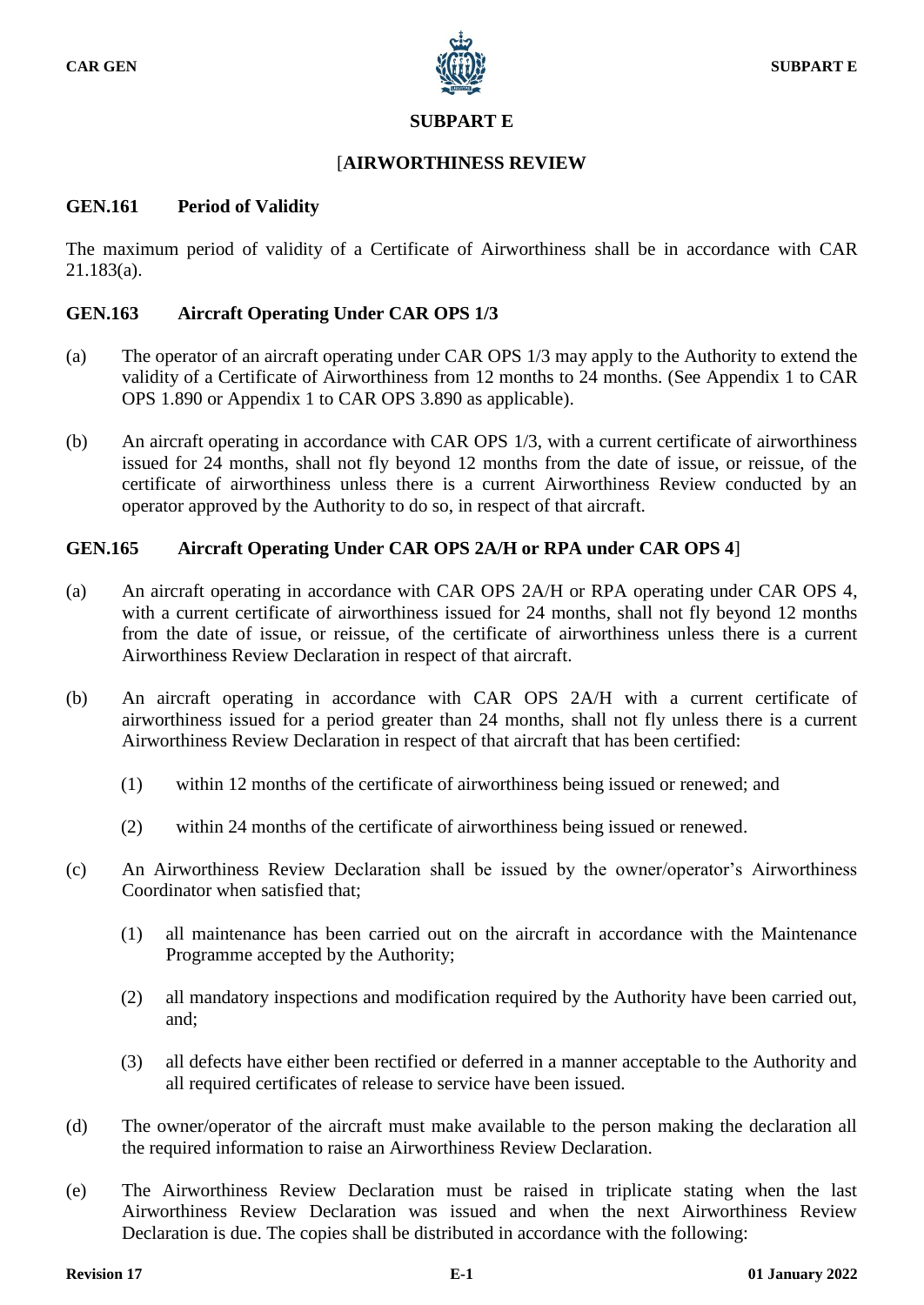

- (1) One copy placed on board the aircraft;
- (2) One copy placed in the aircraft records; and
- (3) One copy sent to the Authority within 48 hours.
- (f) Except as provided for in (g) below, an Airworthiness Review Declaration is valid for a period not exceeding 12 months.
- (g) An Airworthiness Review Declaration may be issued up to 60 days prior to the expiry date without affecting the 12 month periodicity.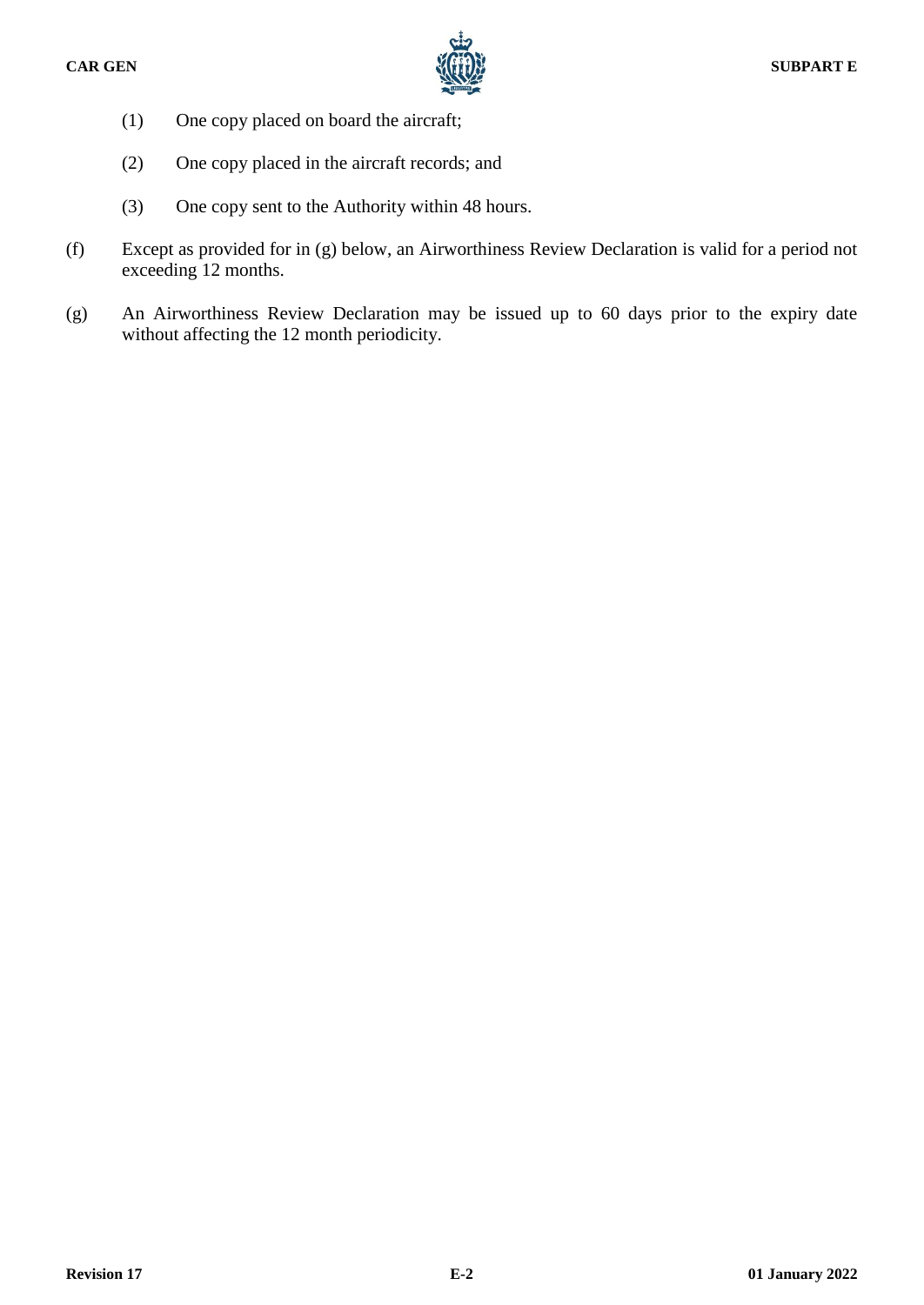

# **SUBPART F**

# **OCCURRENCE REPORTING**

# <span id="page-22-1"></span><span id="page-22-0"></span>**GEN.181 Applicability**

This Subpart details requirements governing the reporting of occurrences, and applies to all holders of certificates, licences or approvals involved in the airworthiness of aircraft.

# <span id="page-22-2"></span>**GEN.183 Notification of an occurrence**

Every person listed below must report to the Authority, the State of Registry if different to the Authority, and the organisation responsible for the design of the aircraft or component, as soon as practicable, or within 72 hours, any event which constitutes an occurrence described in GEN.185 and which comes to that person's attention in the exercise of that person's functions:

- (a) the operator and the pilot-in-command of an aircraft which has a certificate of airworthiness or permit to fly issued by the Authority;
- (b) a person who carries on in the territory of San Marino, the business of maintaining, modifying or manufacturing an aircraft, or any equipment or part thereof;
- (c) a person who carries on the business of maintaining or modifying an aircraft that has a certificate of airworthiness or permit to fly issued by the Authority and a person who carries on the business of maintaining or modifying any equipment or part of such an aircraft;
- (d) a person who carries on the business of maintaining or modifying an aircraft, operated under an air operator's certificate granted by the Authority, and a person who carries on the business of maintaining or modifying any equipment or part of such an aircraft;
- (e) a person who signs an airworthiness report or a certificate of release to service in respect of such an aircraft, part or equipment;
- (f) a person who performs a function concerning the ground-handling of aircraft, including fuelling, servicing, load sheet preparation, de-icing and towing.

# <span id="page-22-3"></span>**GEN.185 Types of occurrence**

Occurrences required to be reported are:

- (a) any incident relating to such an aircraft or any defect in or malfunctioning of such an aircraft or any part or equipment of such an aircraft, being an incident, malfunctioning or defect endangering, or which if not corrected would endanger, such an aircraft or its occupants or any other person; or
- (b) any defect in or malfunctioning of any facility on the ground used or intended to be used for purposes of or in connection with the operation of such an aircraft, being a defect or malfunctioning endangering, or which if not corrected would endanger, such an aircraft or its occupants.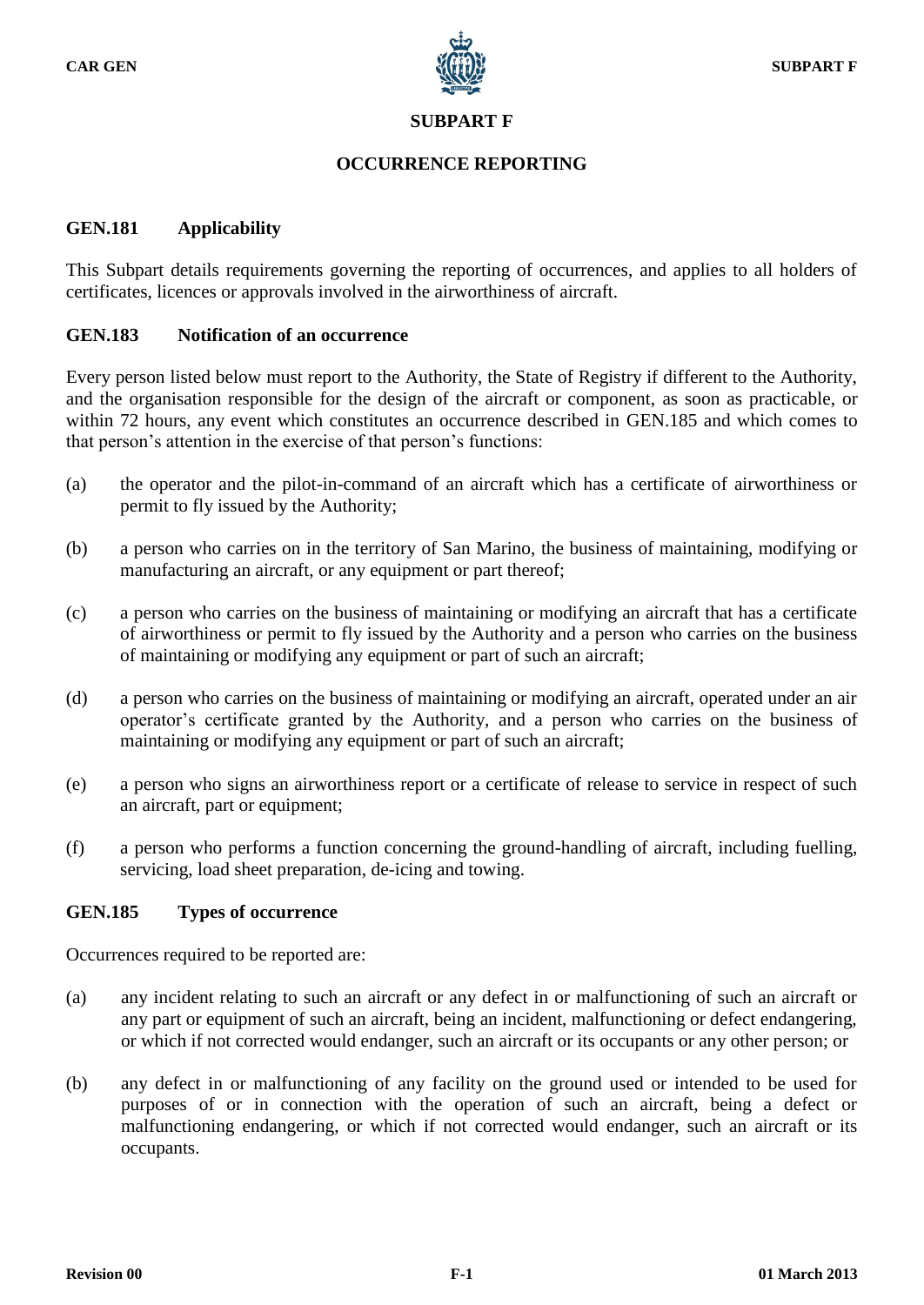

*This Page Intentionally Left Blank*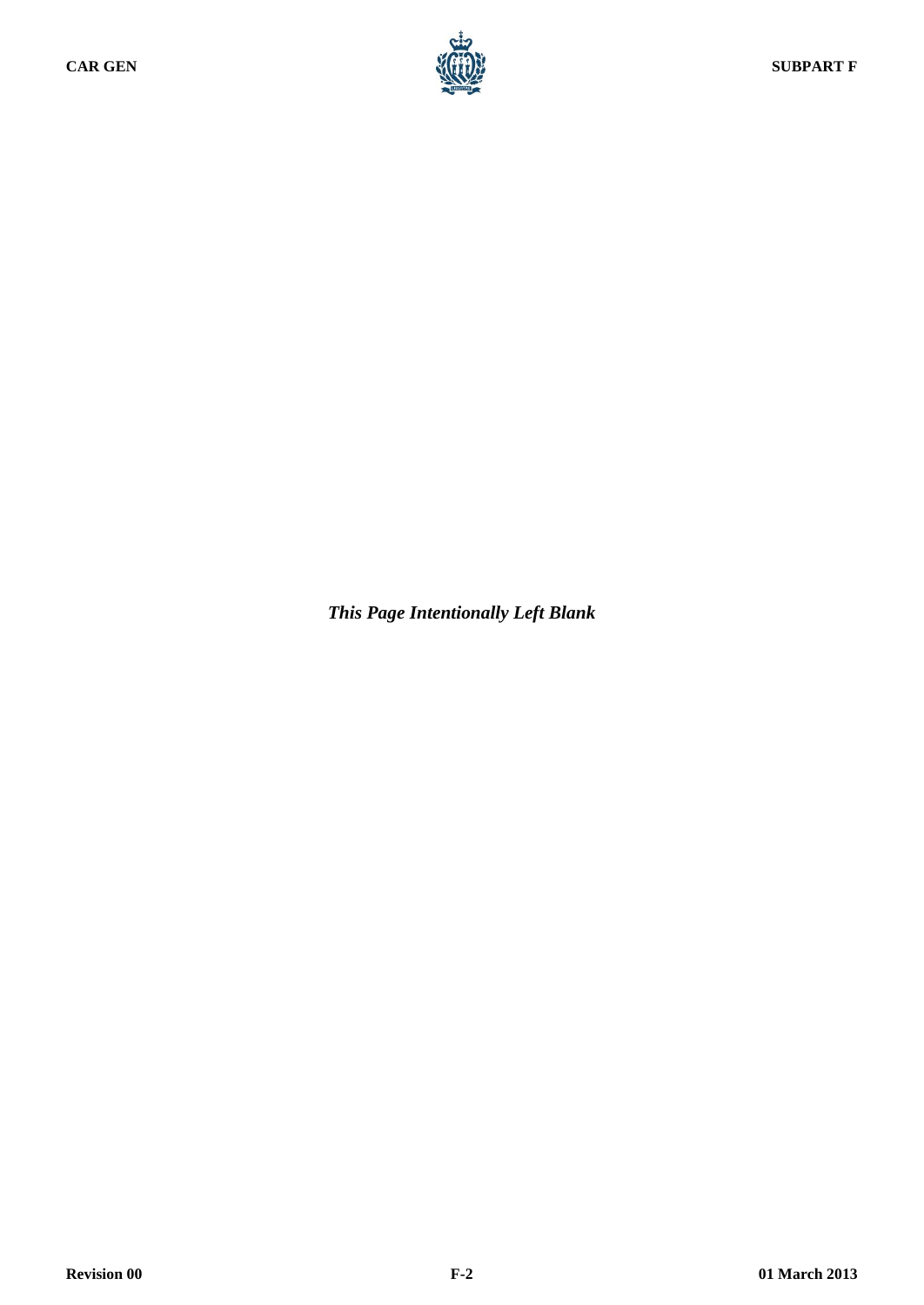

# **SUBPART G**

# **REGISTRATION OF AIRCRAFT**

# <span id="page-24-1"></span><span id="page-24-0"></span>**GEN.200 Aircraft to be registered**

- (a) An aircraft shall not fly in or over San Marino unless it is registered in:
	- (1) San Marino;
	- (2) An ICAO Contracting State; or
	- (3) some other country in relation to which there is in force an agreement between the Government of San Marino and the Government of that country which makes provision for the flight over San Marino of aircraft registered in that country:
- (b) If an aircraft flies over San Marino in contravention of this paragraph in such manner or circumstances that if the aircraft had been registered in San Marino an offence against these regulations would have been committed, the like offence shall be deemed to have been committed in respect of that aircraft.
- (c) The provisions of this Subpart shall not apply to meteorological pilot balloons used exclusively for meteorological purposes or to unmanned free balloons without a payload.
- (d) If a San Marino registered aircraft is lost, stolen, destroyed or permanently withdrawn from use, the holder of the certificate of registration must, within 14 days after becoming aware of the loss, theft, destruction or withdrawal, send a written notice of the loss, theft, destruction or withdrawal to the Authority.

# <span id="page-24-2"></span>**GEN.205 State of Registry responsibilities in respect of continuing airworthiness**

The Authority, as the State of Registry shall:

- (a) ensure that, when it first enters on its register an aircraft of a particular type for which it is not the State of Design and issues a Certificate of Airworthiness in accordance with CAR 21, it shall advise the State of Design that it has entered such an aircraft on its register;
- (b) determine the continuing airworthiness of an aircraft in accordance with CAR AIR for General Aviation and Remotely Piloted Aircraft or CAR OPS 1/3, Subpart M for commercial air transport, as appropriate;

- *Note 2:As of 26 November 2026, guidance on continuing airworthiness requirements specific to Remotely Piloted Aircraft Systems (RPAS) is contained in the Manual on Remotely Piloted Aircraft Systems (RPAS) (ICAO Doc.10019).]*
- (c) develop or adopt requirements to ensure the continuing airworthiness of the aircraft during its service life, including requirements to ensure that the aircraft:
	- (1) continues to comply with the appropriate airworthiness requirements after a modification, a repair or the installation of a replacement part; and

*<sup>[</sup>Note 1:Guidance on continuing airworthiness requirements is contained in the Airworthiness Manual (ICAO Doc.9760).*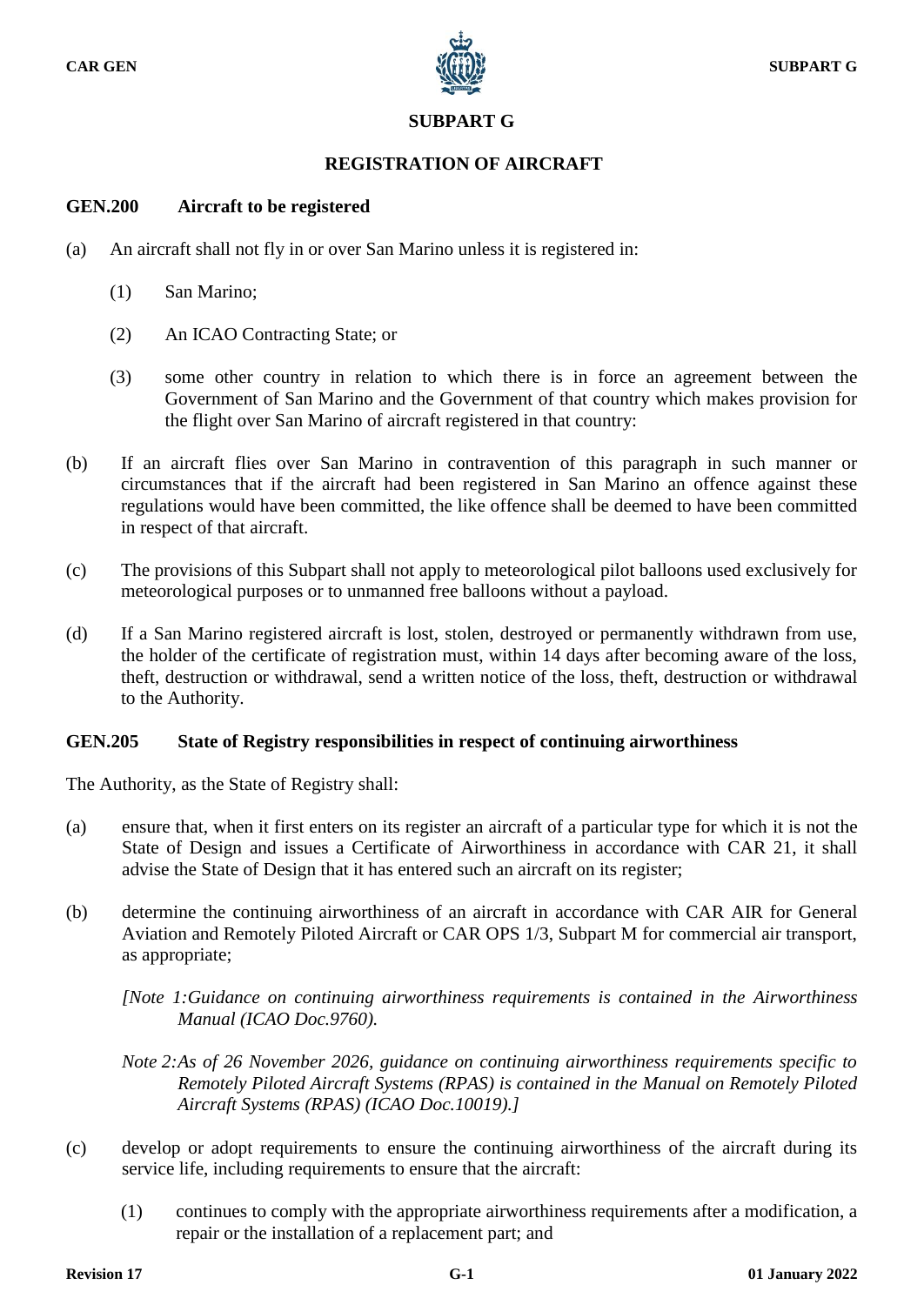- (2) is maintained in an airworthy condition and in compliance with the maintenance requirements contained in the CARs.
- (d) upon receipt of mandatory continuing airworthiness information from the State of Design, adopt the mandatory information directly or assess the information received and take appropriate action.
- (e) ensure the transmission to the State of Design of all mandatory continuing airworthiness information in respect of a product or a modification which it, as the State of Registry, originated in respect of that aircraft.
- (f) [ensure that, in respect of aeroplanes over 5700 kg and helicopters over 3175 kg maximum certificated take-off mass, remotely piloted aeroplanes and remotely piloted helicopters, there exists a system whereby information on faults, malfunctions, defects and other occurrences that cause or might cause adverse effects on the continuing airworthiness of the aircraft is transmitted to the organization responsible for the type design of that aircraft. Whenever this information relates to a remote pilot station, an engine or propeller, such information shall be transmitted to both the organization responsible for remote pilot station, engine or propeller type design and the organization responsible for aircraft type design.] Where a continuing airworthiness safety issue is associated with a modification, the State of Registry shall ensure that there exists a system whereby the above information is transmitted to the organization responsible for the design of the modification.
- (g) (1) [until 25 November, 2026, establish, in respect of aeroplanes over 5700 kg and helicopters over 3175 kg maximum certificated take-off mass, the type of service information that is to be reported to its airworthiness authority by operators, organizations responsible for type design and maintenance organizations. Procedures for reporting this information shall also be established.
	- (2) as of 26 November, 2026, establish, in respect of aeroplanes over 5700 kg and helicopters over 3175 kg maximum certificated take-off mass and remotely piloted aircraft systems, the type of service information that is to be reported to its airworthiness authority by operators, organizations responsible for type design and maintenance organizations. Procedures for reporting this information shall also be established.]
- (h) ensure that sensitive aviation security information is not transmitted when distributing mandatory continuing airworthiness information.
- (i) ensure that sensitive aviation security information is securely transmitted to the appropriate authority in the State of Design in accordance with CAR SEC.
- (j) as of 05 November 2020, when approving a maintenance organisation or accepting the approval of a maintenance organisation issued by another Contracting State, ensure compliance with ICAO Annex 8, Part II, Chapter 6.

# <span id="page-25-0"></span>**GEN.210 Register of nationality and registration marks**

(a) The Authority shall maintain a current register showing for each aircraft registered by the Republic of San Marino, the information recorded in the certificate of registration. The register of unmanned free balloons shall contain the date, time and location of release, the type of balloon and the name of the operator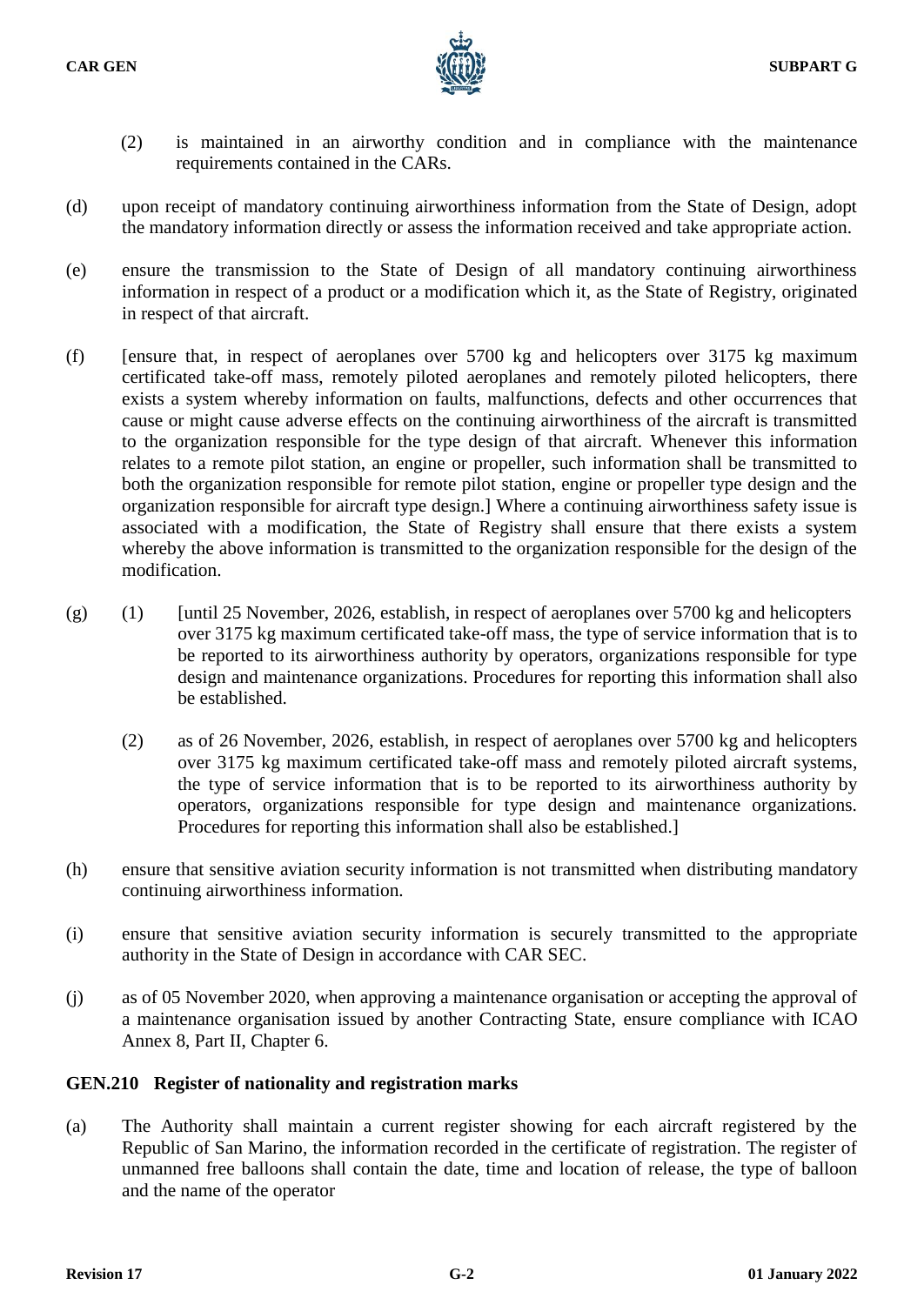

- (b) The certificate of registration, in wording and arrangement, shall be a replica of the certificate shown in ICAO Annex 7 and shall be in the English language.
- (c) Upon receiving an application for the registration of an aircraft in San Marino and being satisfied that the aircraft may properly be so registered, the Authority shall register the aircraft, wherever it may be, and shall include in the register the following particulars:
	- (1) the number of the certificate;
	- (2) the nationality mark of the aircraft and the registration mark assigned to it;
	- (3) the name of the constructor of the aircraft and its designation;
	- (4) the manufacturer's serial number of the aircraft;
	- (5) owner;
	- (6) transfers of ownership;
	- (7) collateral rights or rights of use;
	- (8) exclusion;
	- (9) notes and observations.

# <span id="page-26-0"></span>**GEN.220 Classification**

An aircraft which is intended to be operated with no pilot on board shall be further classified as unmanned. Unmanned aircraft shall include unmanned free balloons and remotely piloted aircraft.

Aircraft shall be classified according to the following table;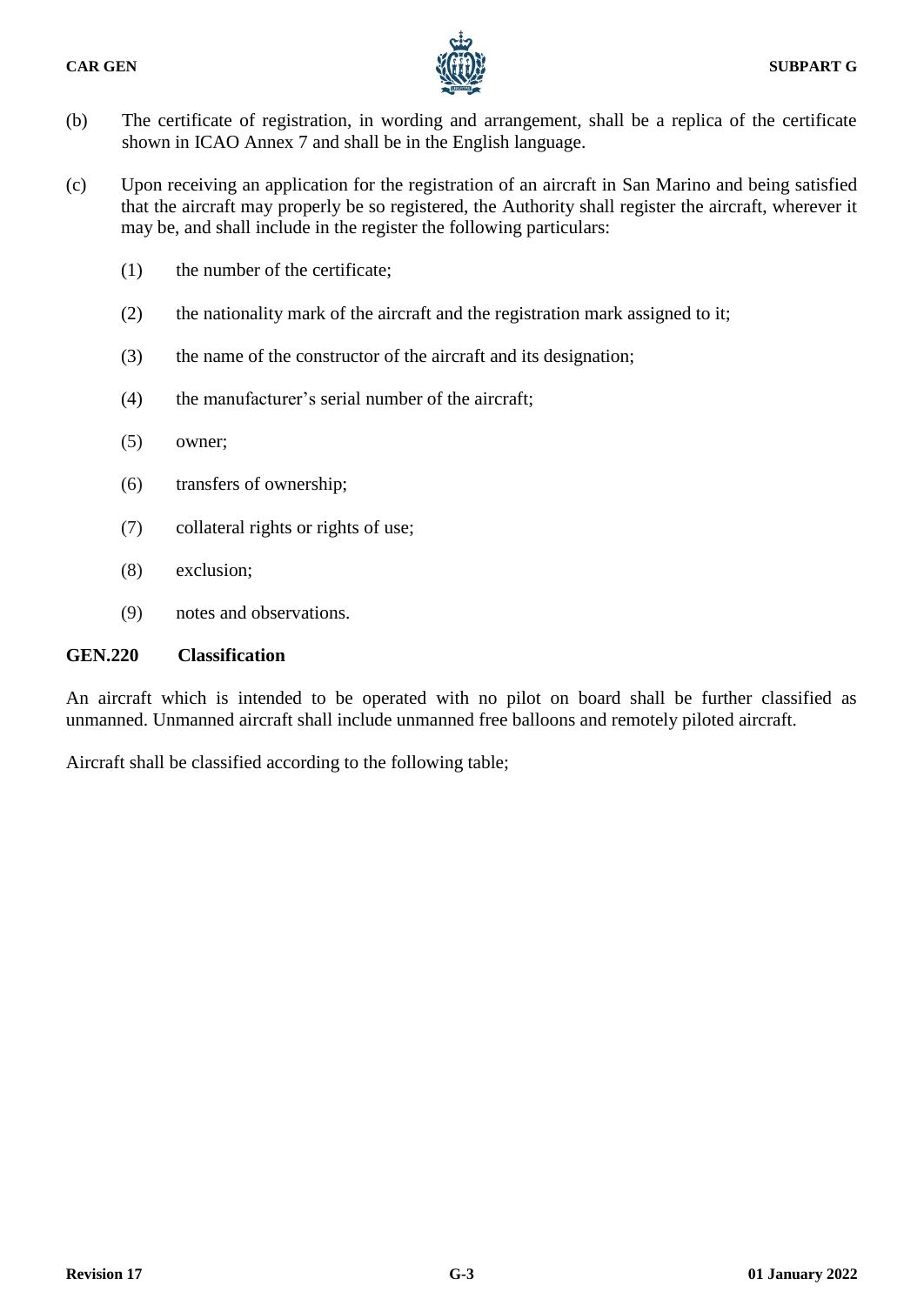

|                 |                                                                                                                                                            | Non-power-driven                                                                        | Free balloon                | Spherical free balloon<br>Non-spherical free<br>balloon                                                        |
|-----------------|------------------------------------------------------------------------------------------------------------------------------------------------------------|-----------------------------------------------------------------------------------------|-----------------------------|----------------------------------------------------------------------------------------------------------------|
|                 | Lighter-than-air<br>aircraft                                                                                                                               |                                                                                         | Captive balloon             | Spherical captive balloon<br>Non-spherical captive<br>balloon <sup>1</sup>                                     |
|                 |                                                                                                                                                            | Power-driven                                                                            | Airship                     | Rigid airship<br>Semi-rigid airship<br>Non-rigid airship                                                       |
| <b>AIRCRAFT</b> |                                                                                                                                                            | Non-power-driven                                                                        | Glider<br>Kite <sup>4</sup> | Land glider<br>Sea glider <sup>2</sup>                                                                         |
|                 | Heavier-than-air<br>aircraft                                                                                                                               |                                                                                         | Aeroplane                   | Landplane <sup>3</sup><br>Seaplane <sup>2</sup><br>Amphibian <sup>2</sup>                                      |
|                 |                                                                                                                                                            | Power-driven                                                                            | Rotorcraft                  | Land gyroplane <sup>3</sup><br>Sea gyroplane $^2$<br>Gyroplane<br>Amphibian gyroplane <sup>2</sup>             |
|                 |                                                                                                                                                            |                                                                                         |                             | Land helicopter <sup>3</sup><br>Sea helicopter <sup>2</sup><br>Helicopter<br>Amphibian helicopter <sup>2</sup> |
|                 |                                                                                                                                                            |                                                                                         | Ornithopter                 | Land omithopter <sup>3</sup><br>Sea ornithopter <sup>2</sup><br>Amphibian ornithopter <sup>2</sup>             |
|                 | 1. Generally designated "kite-balloon".<br>2. "Float" or "boat" may be added as appropriate.<br>$4$ . For the mirriose of completeness only $\overline{a}$ | 3. Includes aircraft equipped with ski-type landing gear (substitute "ski" for "land"). |                             |                                                                                                                |

4. For the purpose of completeness only.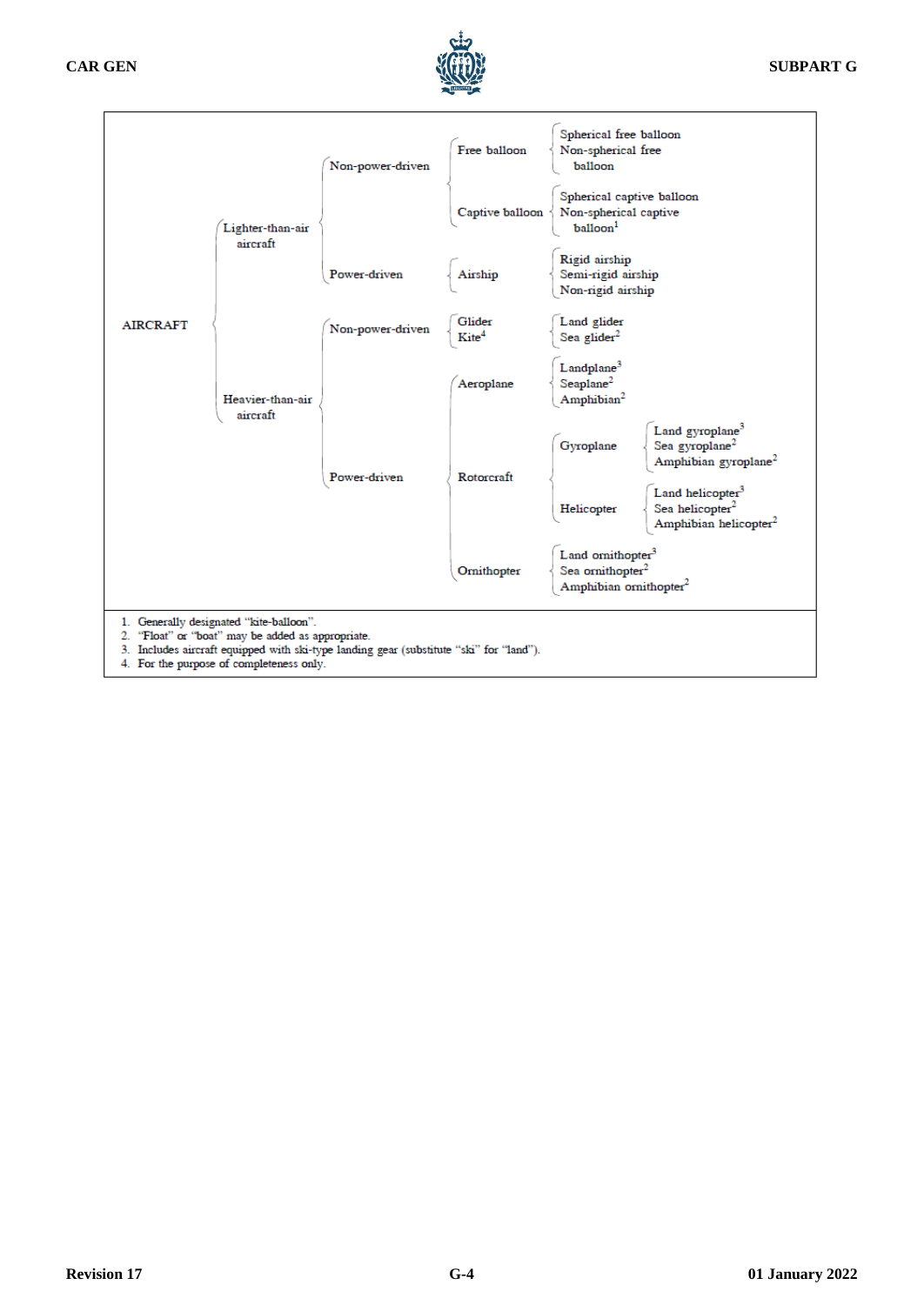

#### **SUBPART H**

# **NATIONALITY AND REGISTRATION MARKS**

#### <span id="page-28-1"></span><span id="page-28-0"></span>**GEN.245 General**

- (a) An aircraft, other than an aircraft permitted under (b) below shall not fly in or over San Marino unless it bears painted thereon or affixed thereto, in the manner required by the law of the country in which it is registered, the nationality and registration marks required by that law.
- (b) A Remotely Piloted Aircraft with a maximum take-off mass not exceeding 150 kg and operated over San Marino territory below 3000 feet above ground level may be permitted to operate without being registered.
- (c) A Remotely Piloted Aircraft issued with an operating certificate by the Authority shall be registered for international operations.
- (d) The marks to be borne by aircraft registered in San Marino shall comply with paragraph GEN.210.
- (e) An aircraft shall not bear any marks which purport to indicate:
	- (1) that the aircraft is registered in a country in which it is not in fact registered,
	- (2) that the aircraft is a State aircraft (as defined in the ICAO Chicago Convention Article 3) of a particular country if it is not in fact such an aircraft, unless the appropriate authority of that country has sanctioned the bearing of such marks.

#### <span id="page-28-2"></span>**GEN.250 General requirements**

- (a) The nationality or common mark and registration mark shall consist of a group of characters.
- (b) The nationality or common mark shall precede the registration mark. When the first character of the registration mark is a letter, it shall be preceded by a hyphen.
- (c) The nationality mark shall be selected from the series of nationality symbols included in the radio call signs allocated to the Republic of San Marino, as the State of Registry, by the International Telecommunication Union. The nationality mark shall, and has been, notified to the International Civil Aviation Organization.
- (d) The common mark shall be selected from the series of symbols included in the radio call signs allocated to the International Civil Aviation Organisation by the International Telecommunication Union.
- (e) The registration mark shall be letters, numbers, or a combination of letters and numbers, and shall be that assigned by the Republic of San Marino, as the State of Registry.
- <span id="page-28-3"></span>(f) When letters are used for the registration mark, combinations shall not be used which might be confused with the five-letter combinations used in the International Code of Signals, Part II, the three-letter combinations beginning with Q used in the Q Code, and with the distress signal SOS, or other similar urgent signals, for example XXX, PAN and TTT.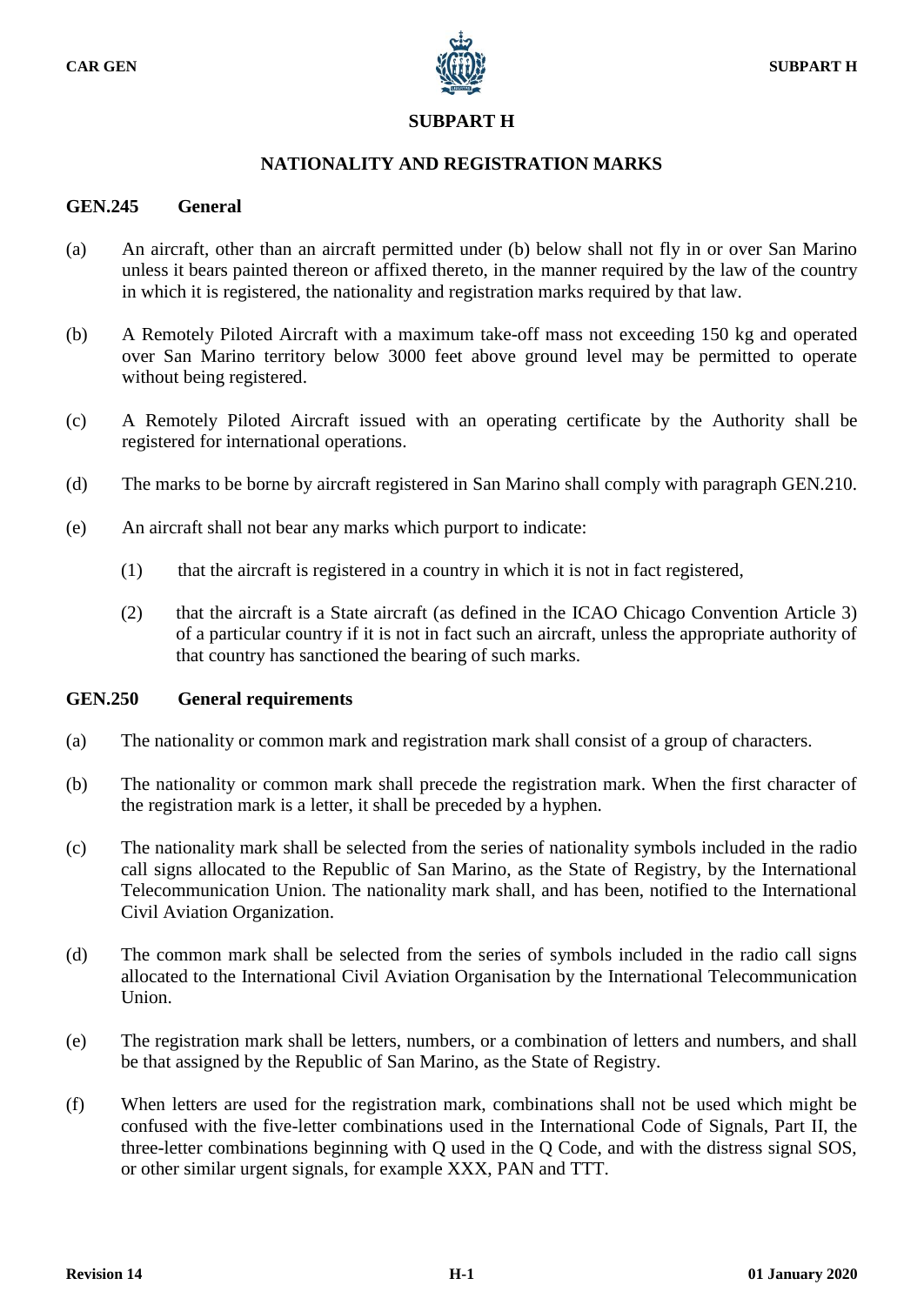# **GEN.255 Location of Marks**

- (a) The nationality mark of the aircraft shall be "T7". The registration mark shall be without ornamentation and a hyphen shall be placed between the nationality mark and the registration mark. Numbers shall be Arabic numbers without ornamentation.
- (b) The nationality and registration marks shall be painted on the aircraft or shall be affixed by any other means ensuring a similar degree of permanence. The marks shall be kept clean and visible at all times.
- (c) The nationality and registration marks shall be painted on the aircraft in accordance with GEN.260 and GEN.265:

# <span id="page-29-0"></span>**GEN.260 Position and size of marks**

- (a) Heavier-than-air aircraft (excluding kites)
	- (1) Horizontal surfaces of the wings:
		- (i) On aircraft having a fixed wing surface, the marks shall appear once on the lower surface of the wing structure, and shall be located on the left half of the lower surface of the wing structure unless they extend across the whole of the lower surface of the wing structure. So far as is possible, the marks shall be located equidistant from the leading and trailing edges of the wings. The tops of the letters and numbers shall be toward the leading edge of the wing.
		- (ii) The height of the letters shall be at least 50 centimetres, provided that if the wings are not large enough for the marks to be 50 centimetres in height, marks of the greatest height practicable in the circumstances shall be displayed.
	- (2) Fuselage (or equivalent structure) and vertical tail surfaces
		- (i) The marks shall also appear either:
			- (A) On each side of the fuselage (or equivalent structure), and shall, in the case of fixed wing aircraft, be located between the wings and the horizontal tail surface; or
			- (B) On the vertical tail surfaces.
		- (ii) When located on a single vertical tail surface, the marks shall appear on both sides. When located on multi-vertical tail surfaces the marks shall appear on the outboard sides of the outer surfaces. Subject to sub-paragraphs (iv) and v) below, the height of the letters constituting each group of marks shall be at least 30 centimetres
		- (iii) If one of the surfaces authorised for displaying the required marks is large enough for those marks to be 30 centimetres in height (whilst complying with subparagraph (v) below) and the other is not, marks of 30 centimetres in height shall be placed on the largest authorised surface.
		- (iv) If neither surface is large enough for marks of 30 centimetres in height (whilst complying with sub-paragraph (v) below), marks of the greatest height practicable in the circumstances shall be displayed on the larger of the two surfaces.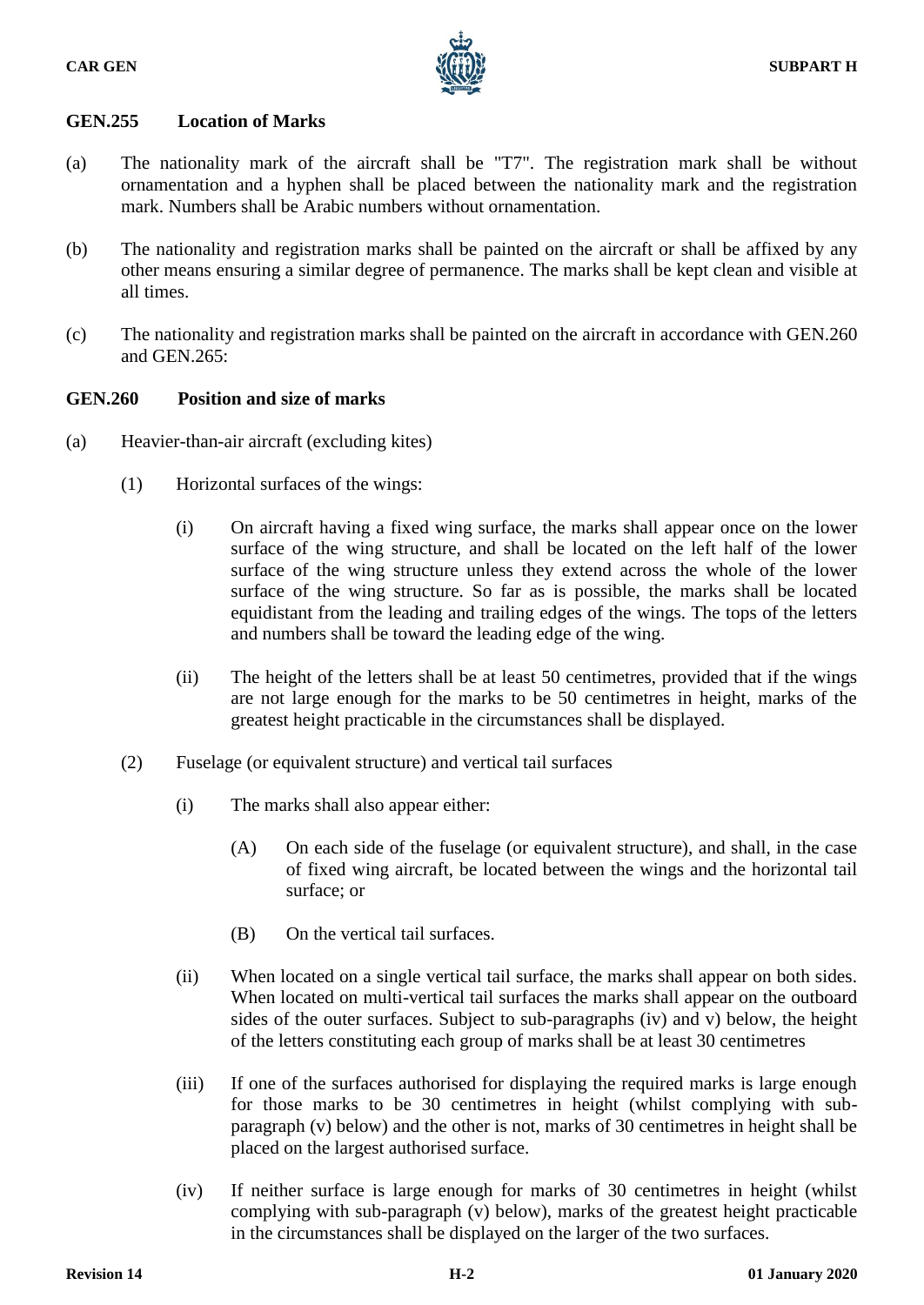

- (v) The marks on the vertical tail surfaces shall be such as to leave a margin of at least 5 centimetres along each side of the vertical tail surface.
- (vi) On rotary wing aircraft where owing to the structure of the aircraft the greatest height practicable for the marks on the sides of the fuselage (or equivalent structure) is less than 30 centimetres the marks shall also appear on the lower surface of the fuselage as close to the line of symmetry as is practicable and shall be placed with the tops of the letters towards the nose. The height of the letters constituting each group of marks shall be at least 50 centimetres:

Provided that if the lower surface of the fuselage is not large enough for the marks to be of 50 centimetres in height, marks of the greatest height practicable in the circumstances shall be displayed.

- (vii) If a heavier-than-air aircraft does not possess parts corresponding to those mentioned above, or if the parts are too small to accommodate the marks described therein, the measurements of the marks shall be determined by the Authority, taking account of the need for the aircraft to be identified readily.
- (b) Lighter than air aircraft
	- (1) Airships:

The marks on an airship shall appear either on the hull or on the stabilizer surfaces. Where the marks appear on the hull, they shall be located lengthwise on each side of the hull and also on its upper surface on the line of symmetry. Where the marks appear on the stabilizer surfaces, they shall appear on the horizontal and on the vertical stabilizers; the marks on the horizontal stabilizer shall be located on the right half of the upper surface and on the left half of the lower surface, with the tops of the letters and numbers toward the leading edge; the marks on the vertical stabilizer shall be located on each side of the bottom half stabilizer, with the letters and numbers placed horizontally.

(2) Spherical balloons (other than unmanned free balloons).

The marks shall appear in two places diametrically opposite. They shall be located near the maximum horizontal circumference of the balloon.

(3) Non-spherical balloons (other than unmanned free balloons).

The marks shall appear on each side. They shall be located near the maximum crosssection of the balloon immediately above either the rigging band or the points of attachment of the basket suspension cables.

(4) Lighter-than-air aircraft (other than unmanned free balloons).

The side marks shall be visible both from the sides and from the ground.

(5) Unmanned free balloons.

The marks shall appear on the identification plate.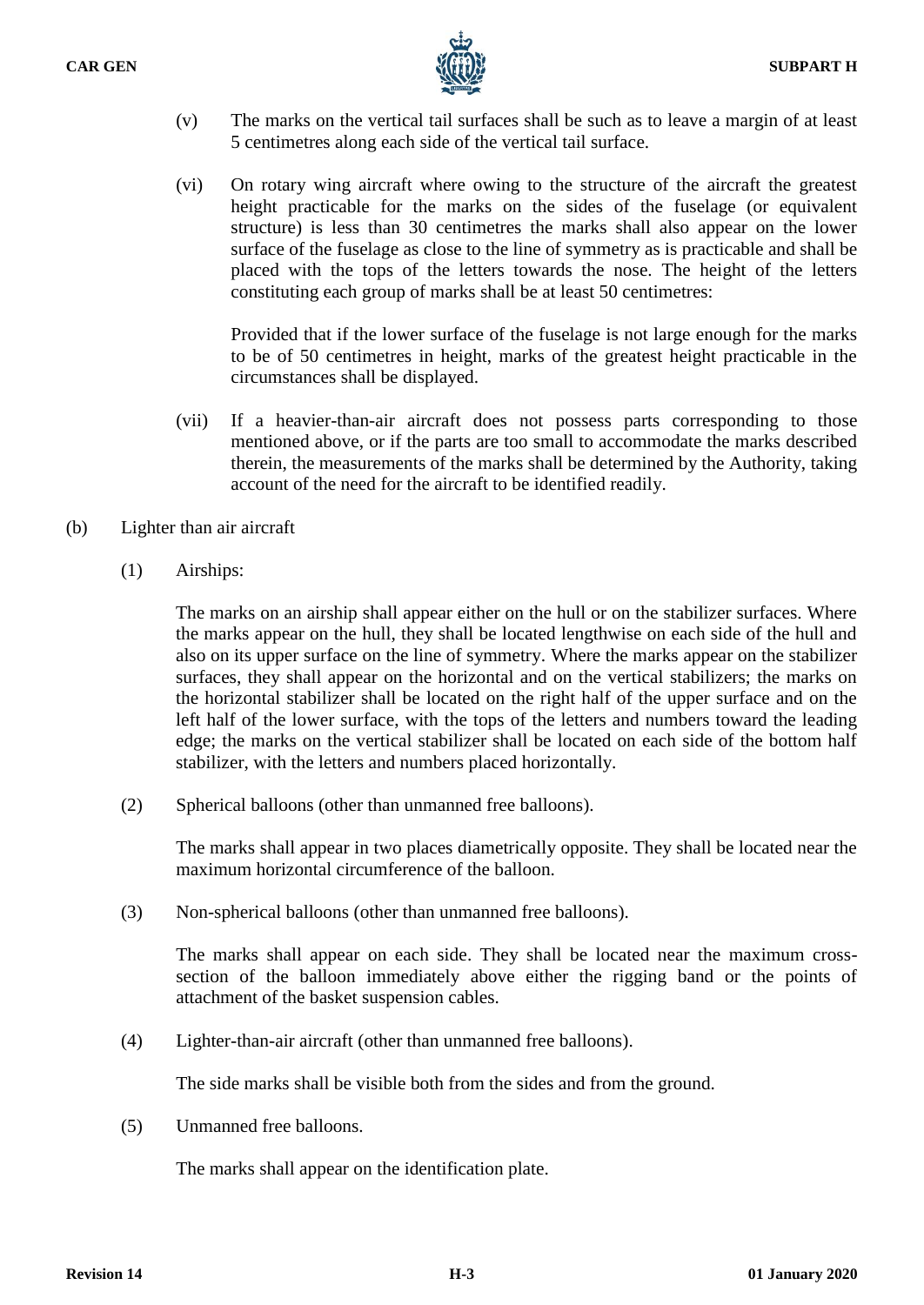

- (6) If a lighter-than-air aircraft does not possess parts of sufficient size to accommodate the marks described, the measurements of the marks shall be determined by the Authority, taking account of the need for the aircraft to be identified readily.
	- *Note: The provisions of these regulations shall not apply to meteorological pilot balloons used exclusively for meteorological purposes or to unmanned free balloons without a payload.*

# <span id="page-31-0"></span>**GEN.265 Width, spacing and thickness of marks**

- (a) Heavier than air aircraft
	- (1) For the purposes of this section 'a standard letter' shall mean any letter other than the letters I, M and W
	- (2) The width of each standard character (except the letter I and the number 1) and the length of the hyphen between the nationality mark and the registration mark shall be two-thirds of the height of a character.
	- (3) The characters and hyphens shall be formed by solid lines and shall be of a colour contrasting clearly with the background. The thickness of the lines shall be one-sixth of the height of a character
	- (4) The width of the letters M and W shall be neither less than two-thirds of their height nor more than their height.
	- (5) The width of the letter I shall be one-sixth of the height of the letters forming the marks.
	- (6) Each character, including hyphens, shall be separated from that which it immediately precedes or follows by a space of not less than one-quarter of a character width. Each such space shall be equal to every other such space within the marks.
	- (7) The letters and numbers in each separate group of marks shall be of equal height.
		- (i) Wings. The height of the marks on the wings of heavier-than-air aircraft shall be at least 50 centimetres.
		- (ii) Fuselage (or equivalent structure) and vertical tail surfaces. The height of the marks on the fuselage (or equivalent structure) and on the vertical tail surfaces of heavierthan-air aircraft shall be at least 30 centimetres.
		- (iii) Special cases. If a heavier-than-air aircraft does not possess parts corresponding to those mentioned in (i) and (ii) above, the measurements of the marks shall be such that the aircraft can be identified readily
- (b) Lighter than air aircraft
	- (1) The height of the marks on lighter-than-air aircraft other than unmanned free balloons shall be at least 50 centimetres.
	- (2) The measurements of the marks related to unmanned free balloons shall be determined by the Authority, taking into account the size of the payload to which the identification plate is affixed.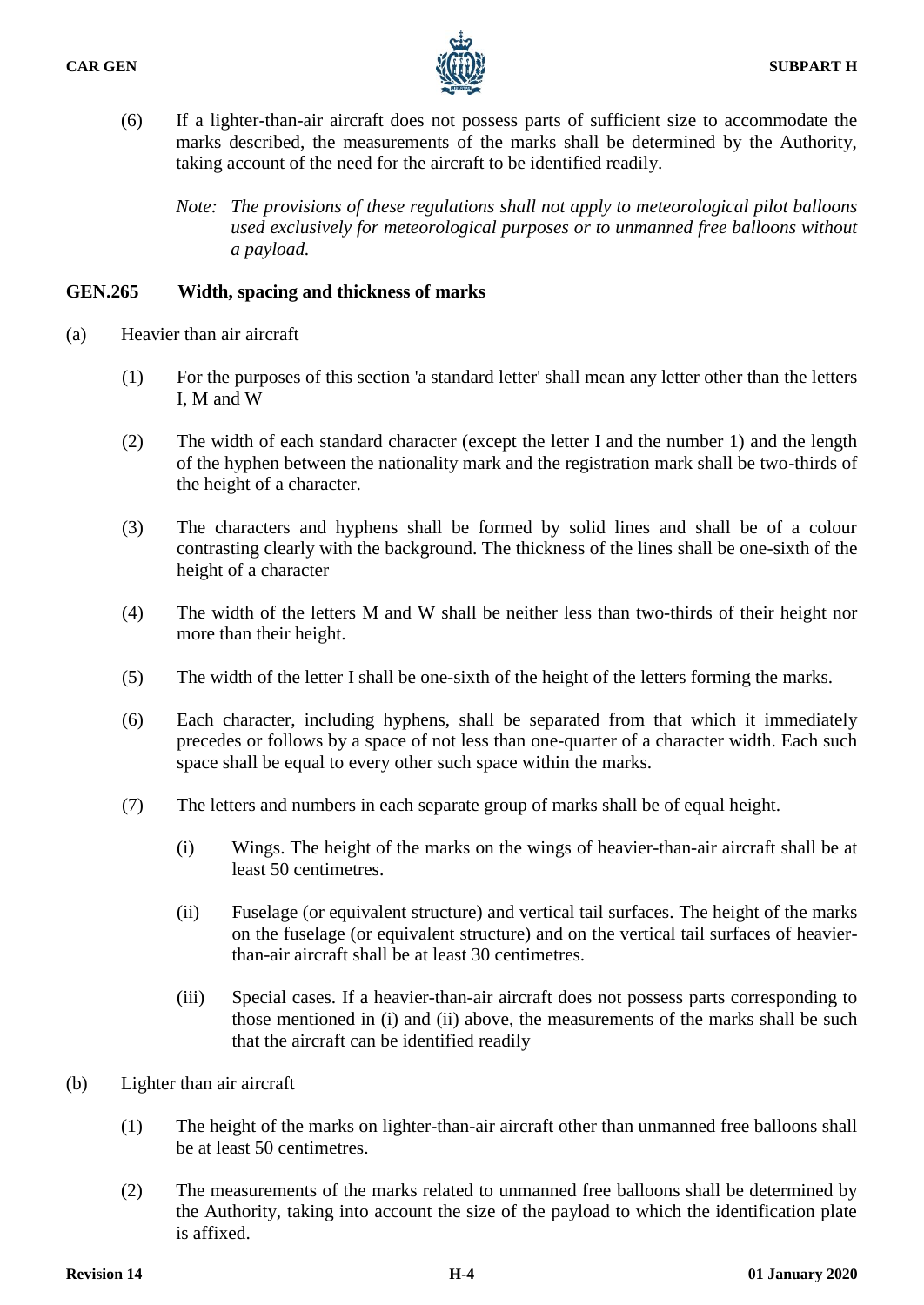# <span id="page-32-0"></span>**GEN.270 Identification plate**

- (a) An aircraft shall carry an identification plate inscribed with its nationality and registration mark. The plate shall be made of fireproof metal or other fireproof material of suitable physical properties.
- (b) The identification plate shall be secured to the aircraft in a prominent position near the main entrance or,
	- (1) in the case of an unmanned free balloon, affixed conspicuously to the exterior of the payload; and
	- (2) in the case of a remotely piloted vehicle, secured in a prominent position near the main entrance or compartment or affixed conspicuously to the exterior of the aircraft if there is no main entrance or compartment.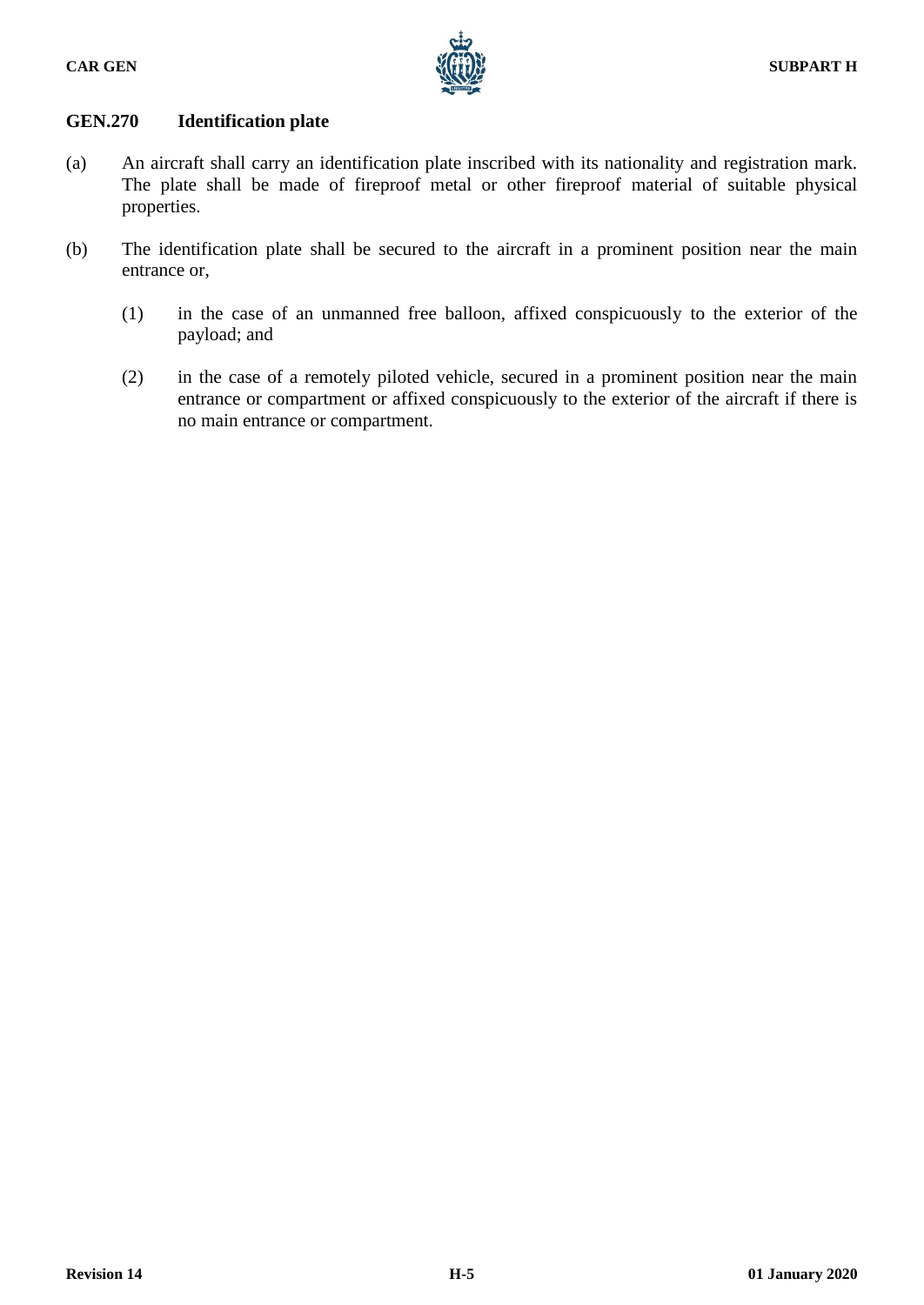

*This Page Intentionally Left Blank*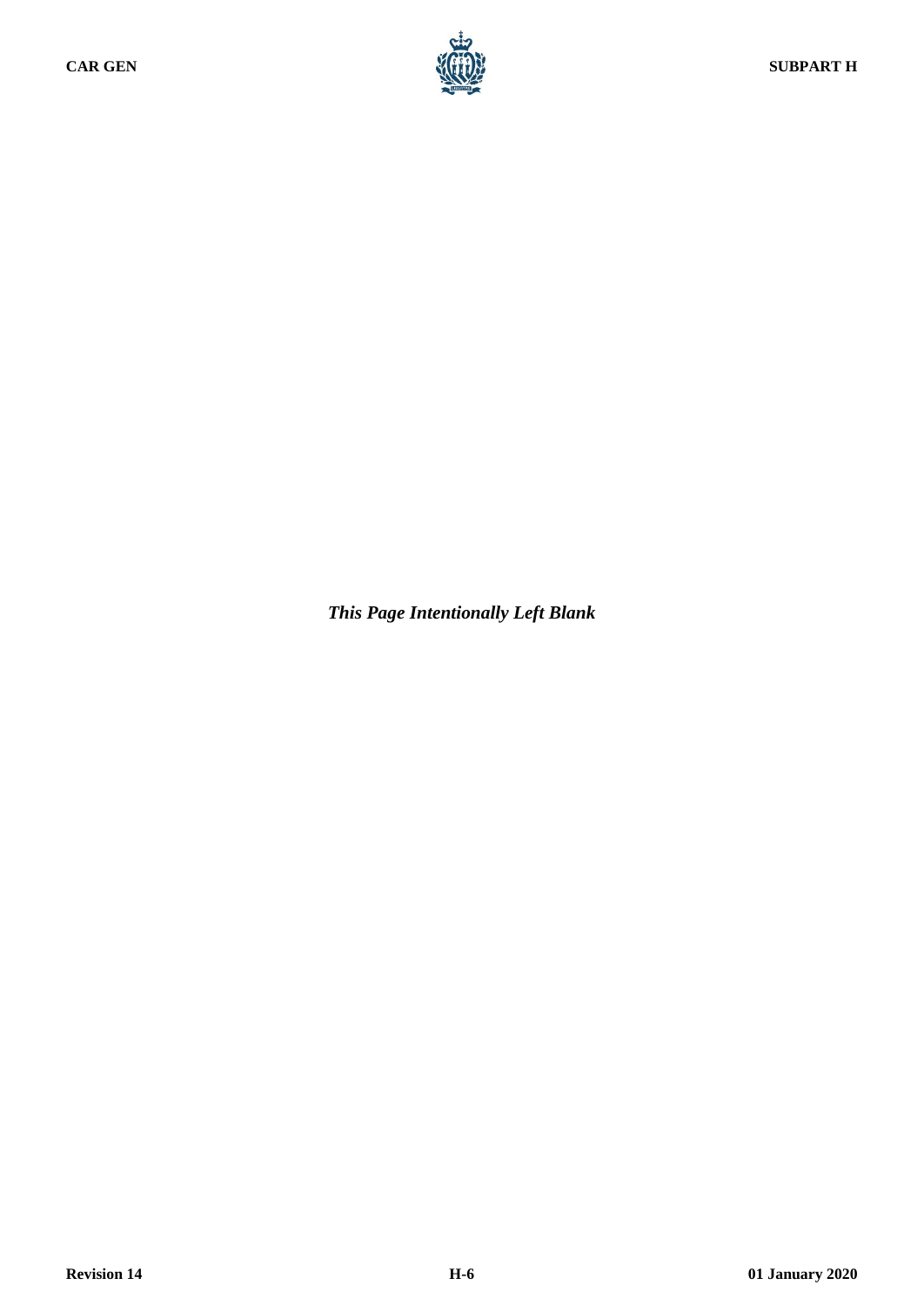

#### **SUBPART I**

# **RADIO STATION LICENCE**

#### <span id="page-34-1"></span><span id="page-34-0"></span>**GEN.400 Applicability**

This Subpart is applicable to civil aircraft registered in the Republic of San Marino to which an airworthiness certificate or a flight permit has been issued and equipped with a radio station transmitting on frequencies reserved for civil aviation.

#### <span id="page-34-2"></span>**GEN.410 General**

- (a) An aircraft shall carry radio transmitting apparatus only if a licence to install and operate such apparatus has been issued by the Post Office Board (Segreteria Di Stato Poste E Telecomunicazioni) of San Marino.
- (b) The use of radio transmitting apparatus in the territory of the contracting State whose territory is flown over shall be in accordance with the regulations prescribed by that State.
- (c) The Authority shall process an application and make recommendation to the Post Office Board on an application from the owner/operator of an aircraft.
- (d) Unless notified to the contrary, the Authority shall accept the information on the aircraft radio station licence from the previous State of Registry.

#### <span id="page-34-3"></span>**GEN.420 Issuance**

- (a) An aircraft radio station licence shall be issued or re-issued,:
	- (1) Upon receipt of a radio licence application; or
	- (2) When the registration is changed; or
	- (3) When a modification is carried out on the radio installation of the aircraft and which changes the information contained in the conformity declaration.
- (b) The owner or his representative only may apply for the issue of an aircraft radio station licence in the form and manner established by the Authority.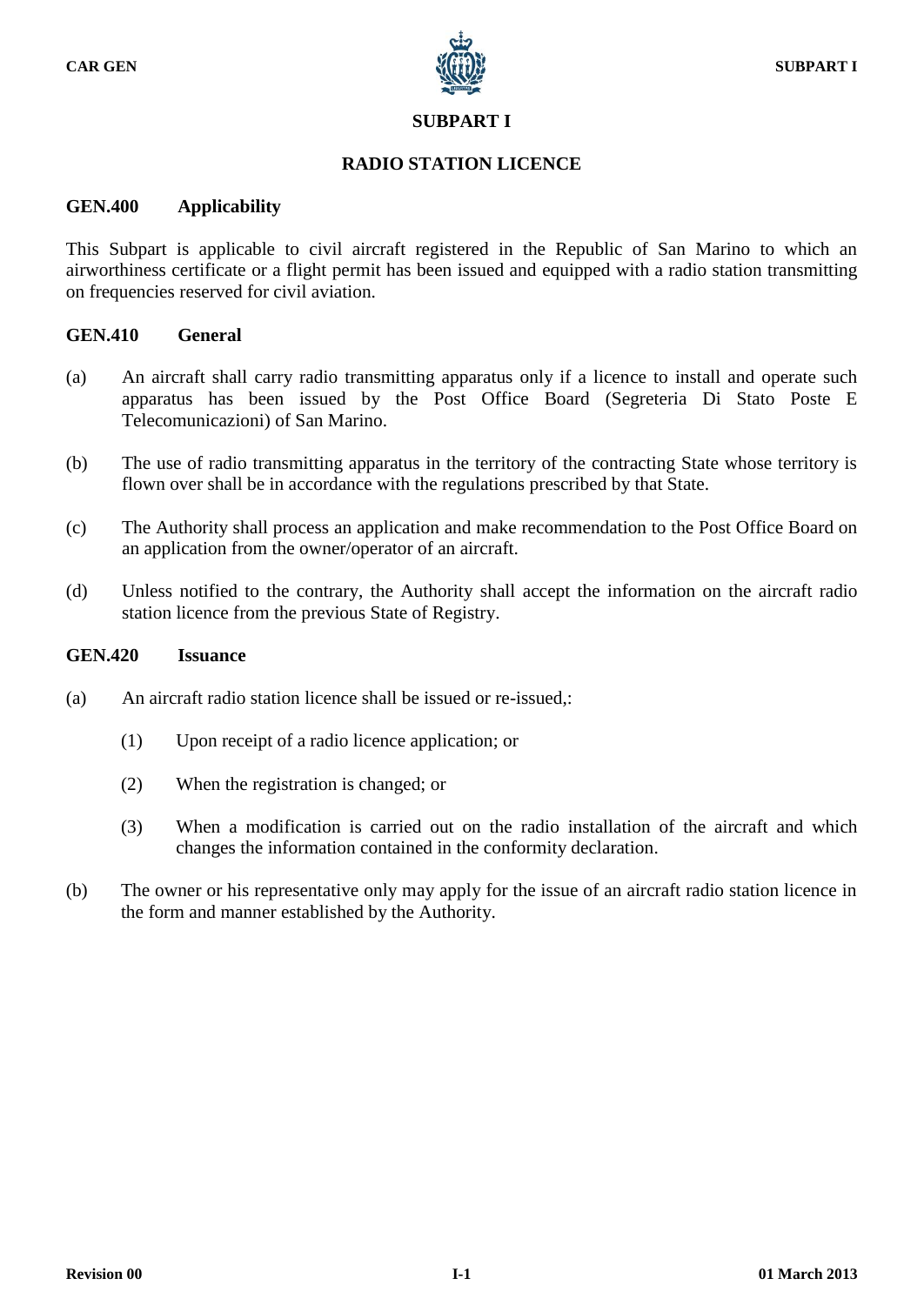

*This Page Intentionally Left Blank*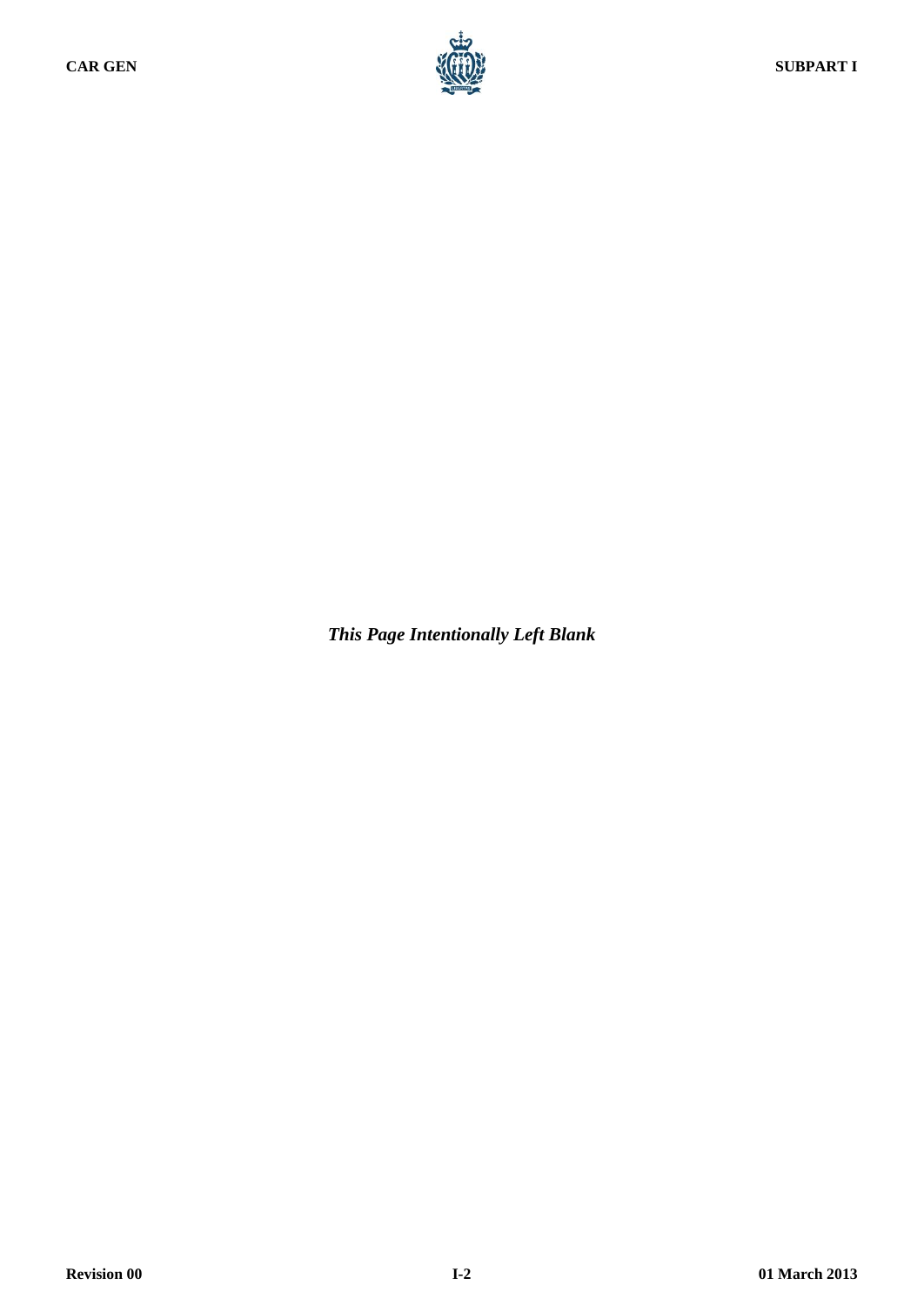

# **APPENDIX A**

# <span id="page-36-0"></span>**PILOT MAINTENANCE PRESCRIBED REPAIRS, REPLACEMENTS AND ADJUSTMENTS**

# **GEN.A.1 Applicability**

This Appendix describes the privileges of the holder of a valid pilot's licence granted or rendered valid by the Authority who is also the owner or operator of an aircraft to perform maintenance tasks on that aircraft in accordance with paragraph GEN.51(b).

# **GEN.A.3 Records**

A pilot carrying out repairs or replacements shall keep in the aircraft logbook a record which identifies the repairs or replacement and shall sign and date the entries.

# **GEN.A.5 Materials and Parts**

Any materials and parts used in performing maintenance shall be acceptable to the Authority as specified in CAR 21 Subpart K.

# **GEN.A.7 Prescribed repairs or replacements**

The following repairs or replacements are specified:

- (1) replacement of landing gear tyres, landing skids or skid shoes;
- (2) replacement of elastic shock absorber cord units on landing gear where special tools are not required;
- (3) replacement of defective safety wiring or split pins excluding those in engine, transmission, flight control and rotor systems;
- (4) patch repairs to fabric not requiring rib stitching or the removal of structural parts or control surfaces, if the repairs do not cover up structural damage and do not include repairs to rotor blades;
- (5) repairs to upholstery and decorative furnishing of the cabin or cockpit interior when the repair does not require dismantling of any structure or operating system or interfere with an operating system or affect the structure of the aircraft;
- (6) repairs, not requiring welding, to fairings, non-structural cover plates and cowlings;
- (7) replacement of side windows where that work does not interfere with the structure or with any operating system;
- (8) replacement of safety belts or safety harness;
- (9) replacement of seat parts not involving dismantling of any structure or of any operating system;
- (10) replacement of bulbs, reflectors, glasses, lenses or lights;
- (11) replacement of any cowling not requiring removal of the propeller, rotors, or disconnection of engine or flight controls;